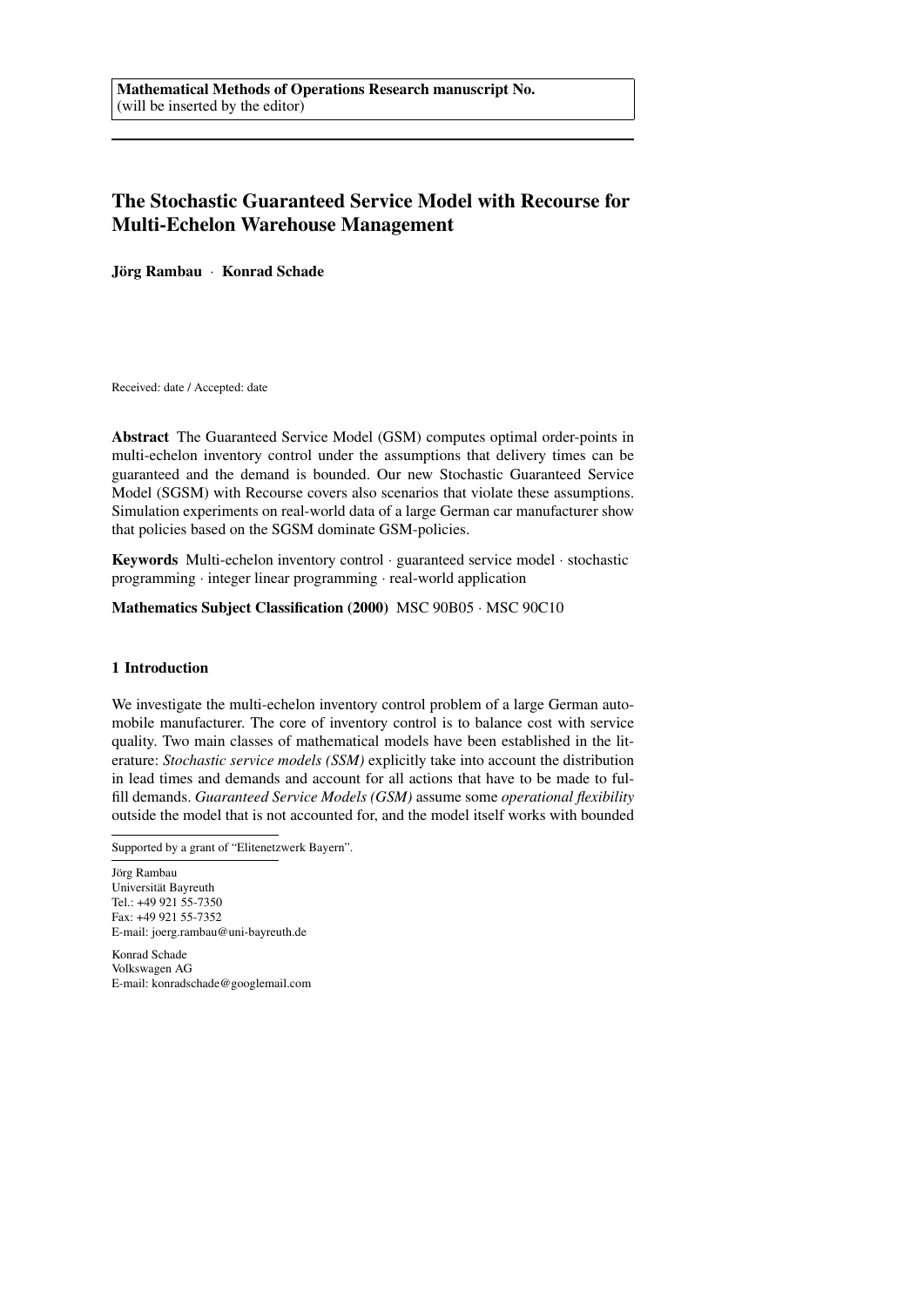demands and bounded lead times instead. The GSM paradigm is motivated by the fact in most companies individuals have the capability to react to unforeseen events successfully in many ways, and no model can possibly capture all these reactions faithfully.

Research on the GSM was initiated by Simpson [17]. In [5] and [12] the investigations were extended to tree structured networks and acyclic networks, respectively. The first application of the GSM to spare parts distribution networks was carried out in [11] for the spare parts distribution system of a large German car manufacturer. Earlier investigations in other application contexts can be found, e.g., in [9, 10, 13].

The GSM is kind of an indirect model whose decision variables are service times that each warehouse in the system (called a *node*) guarantees to its successor nodes. Thus, in a sense, it computes decisions in the space of event times. These guaranteed service times have to be transformed into decisions on the time at which a replenishment of a certain quantity has to be ordered at each node. Whenever one of the wide-spread (but in general suboptimal) base-stock policies (basically: order up to an stock level *S* when the stock falls below *s*) is used, this is easy: Via a boundeddemand assumption, the guaranteed service times can be transformed into minimum stock level requirements at the nodes (see, e.g., [5] and [12]).

In [2] base-stock policies are theoretically justified by proving their optimality in elementary special cases. In many environments, (*s*,*S*) policies or the like are prescribed despite their suboptimality because the mechanism is easy to understand. Then, only the parameters *s* and *S* can be chosen. In such environments, the GSM can be used to determine values for *s* and *S*.

Finally, in [12] it has been shown, how the GSM including a determination of order points can (approximately) be solved by a mixed integer linear program (MILP). This gives the modeler the opportunity to easily add business constraints in the space of event-times to the GSM without affecting its solvability too much. This model was used in [11] for the spare parts distribution network that is also considered in this paper.

The main drawback of the GSM is that it cannot keep control of the usage of operational flexibility. The problem is that employees can use operational flexibility (even at no cost) but not beyond a certain capacity. Operational flexibility is used in the GSM to guarantee bounded lead times and bounded demands. That is, deliveries can be expedited and/or outsourced in emergency cases. Assuming a known joint distribution for the lead times and demands, one can keep control of the amount of operational flexibility by prescribing a *target service level* at the nodes: for example, if we want that during at least 90 % of the time we can deliver on time and enough without using operational flexibility, then we can set up the GSM with the 90 % quantile of the lead time/demand distribution as the bounded lead time and demands. Such target service levels are meaningful at the nodes delivering to end customers (demand nodes). However, prescribed target service levels at internal nodes are hard to justify.

The questions that remain are therefore: How should one decide on the internal target service levels? Should there be at all individual target service levels for the nodes? Do individual quantile-based lead time and demand bounds in a GSM really guarantee that the target service level is achieved in the demand nodes? In a sense, the core task of inventory control (balance cost with service quality) is shifted to the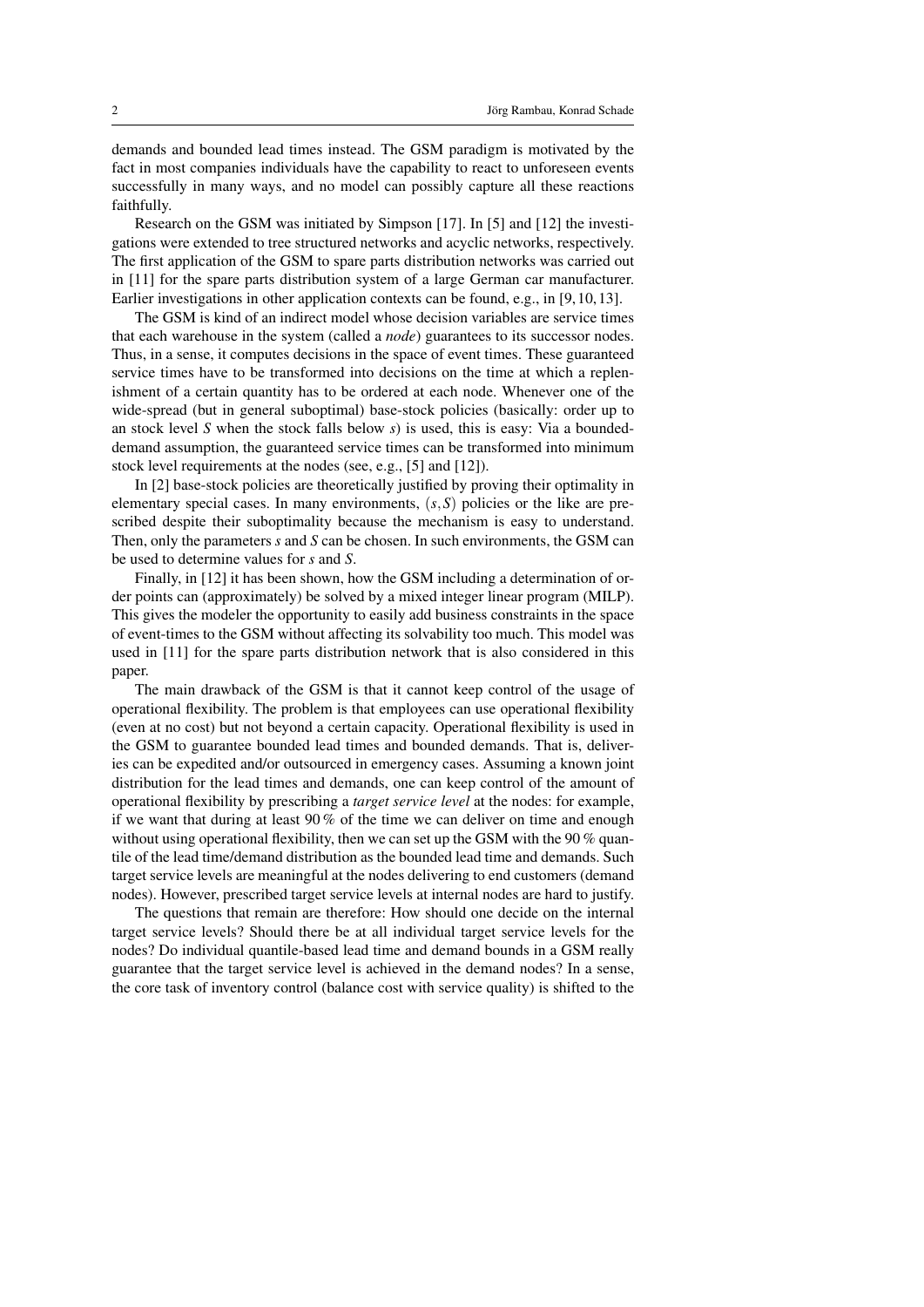formal choice of the target service levels whose side-effects and correct real-world interpretations are not always straight-forward.

One way to avoid the weaknesses of the GSM is to use a model from the SSM category instead (see, e.g., [16] for the METRIC system, [3] for a survey, and [4] for a special version of a stochastic service model). However, in SSM adding further restrictions, e.g., imposed by the business processes of a company, can render a method impractical. This is because many algorithms are based on specialized dynamic programming algorithms that may fail to apply to a system with additional restrictions. In contrast to this, adding restrictions to the ILP model of the GSM to a certain extent does not affect the ILP solution procedure.

To keep the advantages and overcome some of the weaknesses of the GSM, we have introduced the *stochastic guaranteed service model with recourse (SGSM)* in [14] and applied the first basic version of it to the inventory control problem in a multi-echelon warehouse system of a spare part distributor. The SGSM adds a lead time and demand sampling component and a recourse component to the GSM. (See [1] for background on stochastic programming with recourse.) This way, each lead time and demand scenario that is covered by the sampling component is accounted for inside the model; in the basic version, generic operational flexibility allowing for smaller safety stock levels leads to additional recourse costs. The SGSM does not need any prescribed service level requirements; it yields service levels as a result of the computation.<sup>1</sup> However, estimates for the recourse costs have to be given for all scenarios where lead times and demands can only be handled with operational flexibility. Since we need not prescribe the service level requirements, the core task of inventory control – balancing cost and service quality – is done inside the model.

In this paper, we go beyond the conference presentation [14] in the following aspects (among others):

- We introduce the new SGSM with a non-trivial complete recourse consisting of a transportation option besides the penalty cost for unsatisfied demand, i.e., requested parts that cannot be delivered in time.
- We solve the SGSM by a combination of sample average approximation with state-of-the art scenario reduction techniques. This way, a better coverage of unlikely but expensive scenarios is achieved without increasing the computation times in the MILP solver. Our new asymmetric distance function for the asymmetric scenario reduction takes into account the influence of the scenario reduction on the result of the optimization. To the best of our knowledge, this is new.
- We present a more comprehensive documentation of extended computational results, including a new comparison to one representative [4] of the class of stochastic service models that could be implemented to cope with our test data.

In simulations on real data we observe that the new asymmetric scenario reduction technique is able to improve the approximation quality of the SGSM by a large margin. Moreover, the SGSM decreases the inventory holding cost and the recourse costs at the same time compared to the GSM.

<sup>&</sup>lt;sup>1</sup> In fact, service level requirements can be prescribed also in the SGSM by using the original GSM demand constraints for the nodes for which this is desired, see Section 2.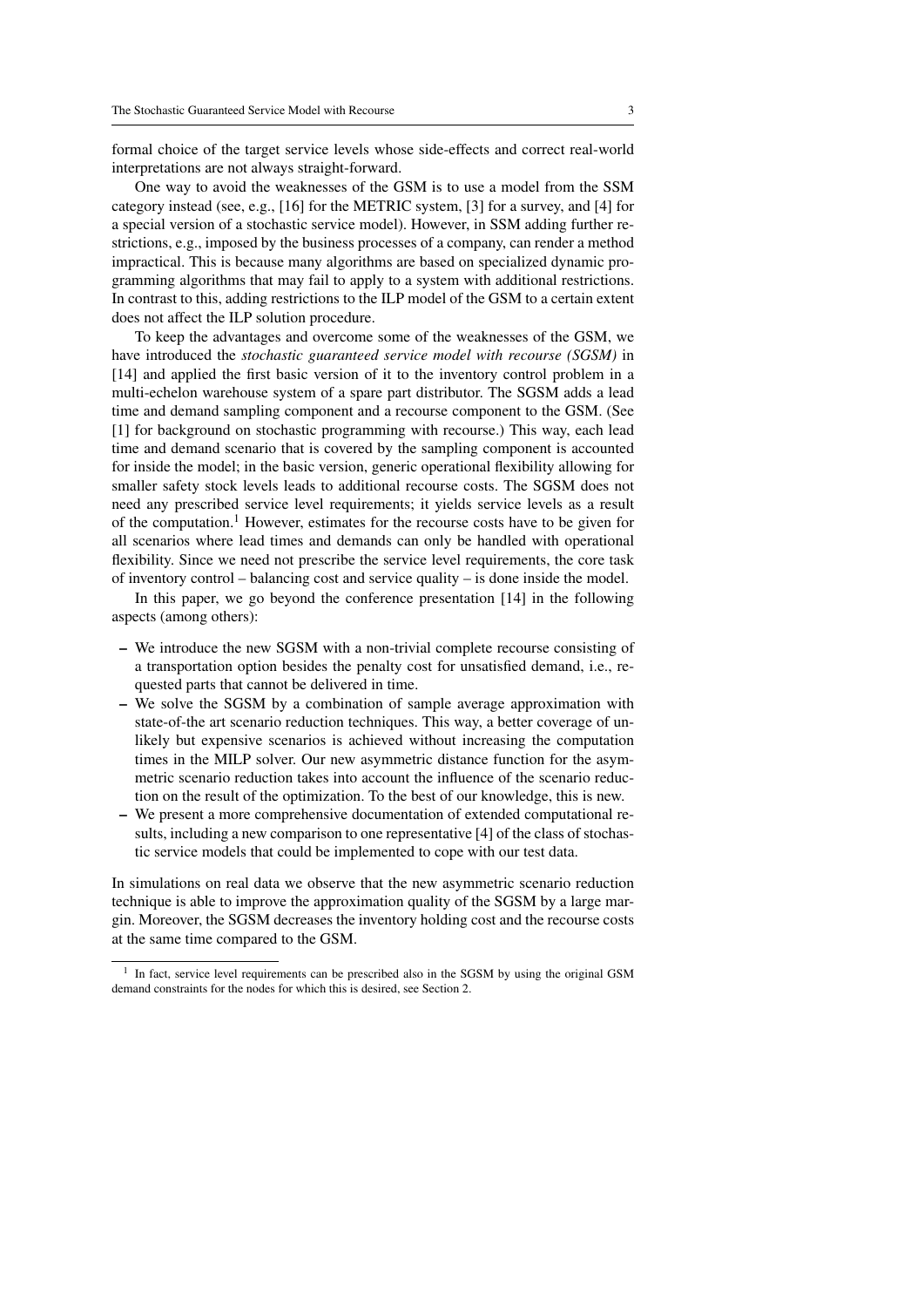It would be interesting from a theoretical point of view to also check performances on artificial randomized data. For this work, we focused on the practical impact in real-world applications, for which randomized data is rarely representative. We emphasize that, for this reason, our simulation experiments are completely independent of the assumptions of the tested models – it rather represents our partner's process as closely as possible.

In the following section we introduce the modeling of the GSM and the SGSM before we theoretically compare them in section 3. We develop methods for scenario generation and scenario reduction in section 4. After the description of the simulation method and some computational results in section 5 we end with our conclusions.

## 2 Modeling

In this section we first give an introduction to the GSM. We use the ILP modeling approach as in [12]. Then we present the SGSM in two different ways. First, in 2.2 we introduce the SGSM as a two stage stochastic mixed-integer linear program with simple recourse. Second, in 2.3 we show an extension where the recourse action of the locations supplying the end customers are modeled as a transportation problem. We present all models only for diverging networks, i.e., networks in which all nodes have unique predecessors.

## 2.1 The Guaranteed-Service-Model

In order to make the paper self-contained, we repeat in this section the known MILP formulation for the GSM as can be found in the original work in [12]. Since in sparepart systems, there are large expensive parts stored at small stock levels, the order points are required to be integral. Notational conventions are taken from [14].

Parameters of the model GSM are:

- *G* directed graph describing the warehouse network
- *N* number of warehouses
- $N(G)$  set of nodes *i* in *G*
- *A*(*G*) set of arcs *ij* in *G*
- $D(G)$  set of leaves in *G* (warehouses delivering to end-customers)
	- *hi* inventory holding cost in location *i*; positive
	- *Li* lead time to location *i*
	- $\bar{s}_i^{\text{out}}$ given service time for a leaf  $i \in D(G)$
- $\Phi_i(x_i)$  upper bound for the demand in  $i \in N(G)$ during the time period *x<sup>i</sup>*

Variables of the model GSM are the following for nodes  $i \in N(G)$ :

*s* in *i* service times guaranteed by the predecessors of *i*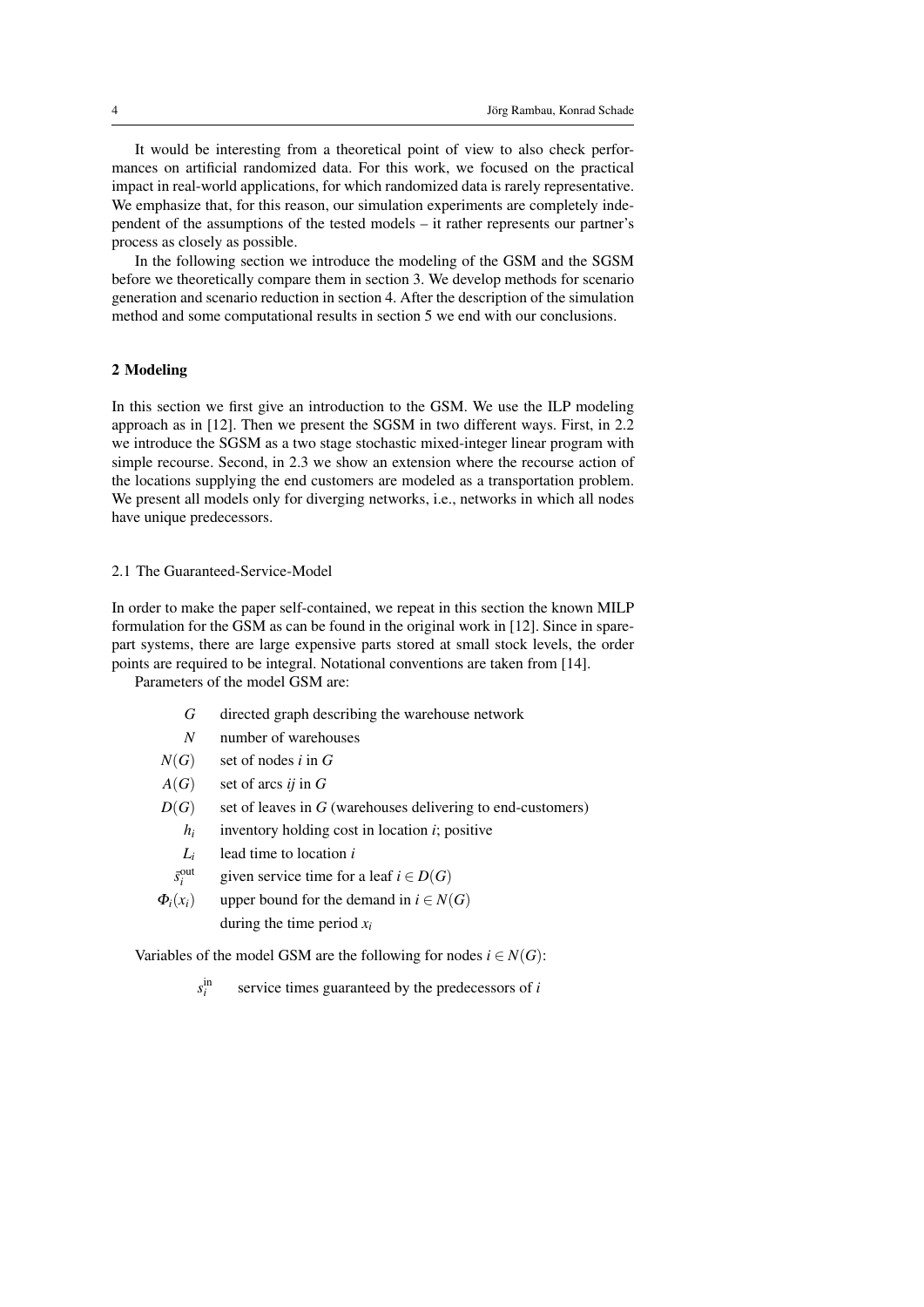out

| $s_i^{\text{out}}$ | service times guaranteed by <i>i</i> for its successors      |
|--------------------|--------------------------------------------------------------|
| $x_i$              | time period that <i>i</i> needs to bridge with its inventory |
|                    | ( <i>i.e.</i> , the time between order and delivery          |
|                    | of replenishments from the predecessors of $i$ )             |

*y<sup>i</sup>* order-point in *i*

The model GSM now reads as follows:

$$
\min_{i \in N(G)} h_i y_i \tag{1}
$$

$$
s_i^{\text{out}} \le \bar{s}_i^{\text{out}} \qquad \qquad \forall i \in D(G) \qquad (2)
$$

$$
s_i^{\text{in}} \ge s_j^{\text{out}} \qquad \qquad \forall ji \in A(G) \tag{3}
$$

$$
x_i \ge s_i^{\text{in}} - s_i^{\text{out}} + L_i \qquad \forall i \in N(G) \tag{4}
$$

$$
y_i \ge \Phi_i(x_i) \qquad \forall i \in N(G) \qquad (5)
$$

$$
s_i^{\text{in}}, s_i^{\text{out}}, x_i, y_i \ge 0 \qquad \forall i \in N(G) \qquad (6)
$$

$$
y_i \in \mathbb{Z} \qquad \qquad \forall i \in N(G) \tag{7}
$$

With the well-known multiple-choice modeling of piecewise linear functions, this non-linear model can approximately be transformed into an MILP (see [12]).

Note that the GSM is a one-stage model although it deals with a multi-stage decision problem. In a sense, the GSM computes decisions in the space of event times: how long does it take (at most) after an order at node *i* has been placed by node *j* until the delivery of node *i* arrives at node *j*. These one-stage decisions in the space of event times imply the time  $x_i$  that has to be bridged with inventory until we can be sure to receive a replenishment. The necessary safety stocks  $y_i$  at all nodes *i* can then be computed from  $x_i$  using the maximal demand quantity  $\Phi_i(x_i)$  during time  $x_i$ . These decisions can be considered stationary over time. They are transformed by a base-stock policy into the multi-stage sequence of decisions for every node, namely, how much to order given the current stock level.

# 2.2 The Stochastic Guaranteed-Service-Model with Simple Recourse

In this section, we present the simple-recourse version of the SGSM, following [14]. The short-comings of the GSM are addressed by turning the deterministic GSM into a stochastic model with recourse. Again, the service times are the decision variables.

We first fix our notation for the stochastic data. A *lead time/demand distribution* consists of the following:

- A finite sample set  $\Omega = \{1, 2, ..., |\Omega|\}$  of states  $\omega$  of the world, encoded by natural numbers.
- A positive probability for each  $\omega$ , denoted by  $p^{\omega} > 0$ , inducing a probability measure  $P_{\Omega}$  on  $2^{\Omega}$  via  $P(A) = \sum_{\omega \in A} p^{\omega}$ .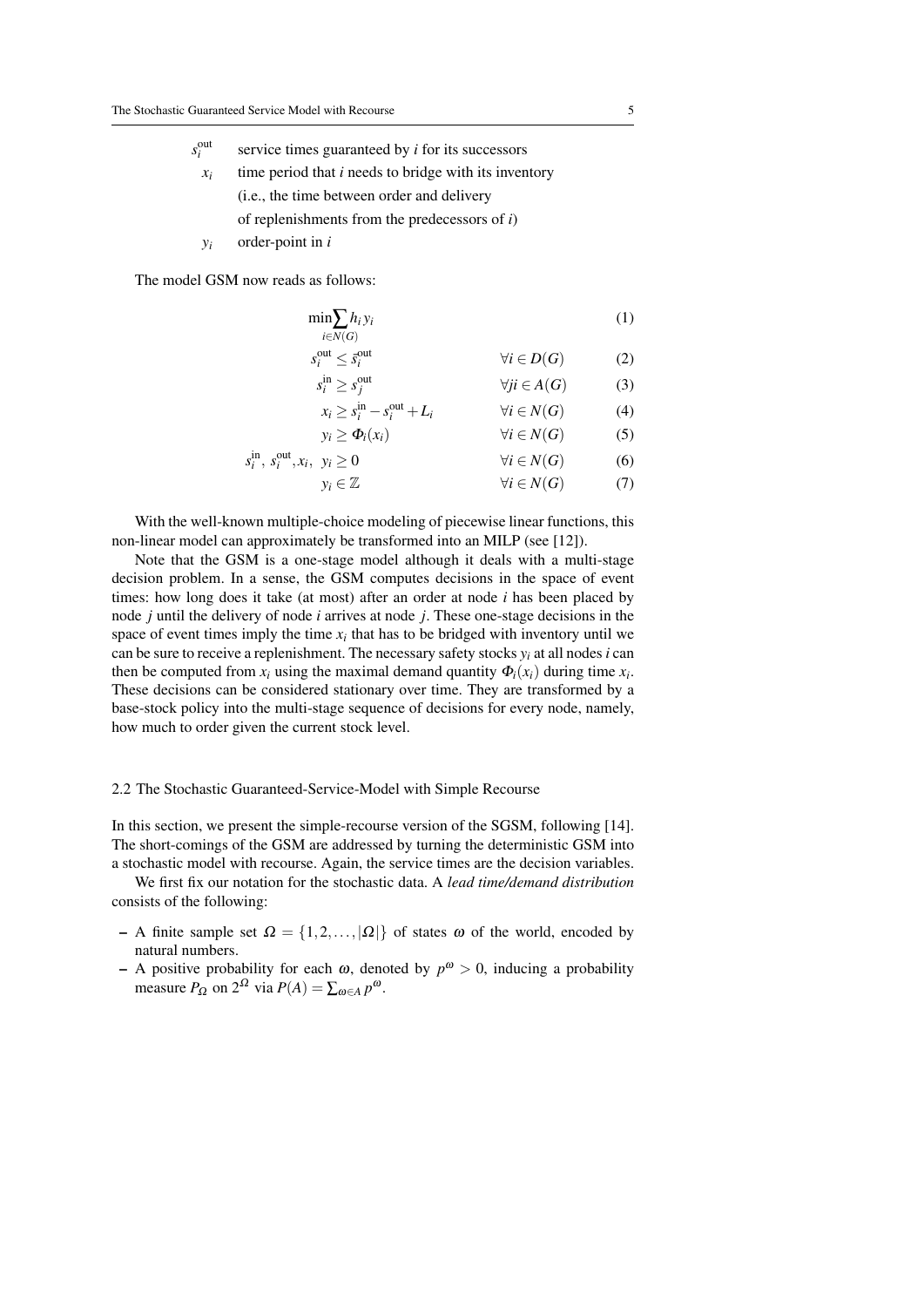– For each  $ω ∈ Ω$ , a random vector of measurements  $ξ<sup>ω</sup>$  that has the following components:

$$
\xi^{\omega} = (L_i^{\omega}, \Psi_i^{\omega})_{i \in N(G)}, \tag{8}
$$

where  $L_i^{\omega} \le 0$  is the lead time in node *i* in state  $\omega$  and  $\Psi_i^{\omega}$  is a function that assigns to each time interval *x* a demand  $\Psi_i^{\omega}(x)$ , which denotes the demand presented to node *i* in state-of-the-world ω.

We call  $\xi^{\omega}$  the *lead time/demand scenario*, or *scenario* for short, of state  $\omega \in \Omega$ . The probability that  $\xi^{\omega} = \xi$  is equal to  $\sum_{\omega \in \Omega : \xi^{\omega} = \xi} p^{\omega}$ . The induced probability measure on  $2^{\mathbb{Z}}$  is denoted by  $P_{\mathbb{Z}}$ . The set of all scenarios with positive probabilities is denoted by  $\Xi$ . The complete lead time/demand rate distribution is denoted by  $(\Xi, p)$ .

We are given a finite lead time/demand distribution  $(\mathcal{E}, p)$ . Whenever a node misses its "guaranteed" service time, then a recourse action has to be taken that delivers the part faster (expediting). Whenever in some state  $\omega$  of the world a node cannot deliver any of the demanded parts, a recourse action has to be taken that gets the missing parts from somewhere else (outsourcing). In contrast to the GSM, where such actions can be taken tacitly at no cost, in the SGSM operational flexibility is made explicit in the model such that we can assign a cost to it. The remaining approximation of the SGSM is that expediting and outsourcing can always be done by paying a surplus, which leads to a model with simple complete recourse. In the following, we review the formalization of the SGSM from [14].

Scenario and recourse parameters of the SGSM:

- $\Omega$  index set of scenarios
- *p* ω probability of scenario  $\omega \in \Omega$
- $t_i$  cost to compensate for one time unit of late delivery, non-negative
- $c_i$  cost to compensate for one piece of unmet demand, non-negative
- *L* ω *i* actual lead time to *i* in scenario ω
- Ψ ω *i* (*x*) actual demand in *i*,

during time period  $x$  in scenario  $\omega$ 

Additional recourse variables of the SGSM:

- *r* ω *i* recourse variable for missed deadlines in scenario ω; "how many time units should be compensated at a cost of  $t_i$  per unit?"
- *q* ω *i* recourse variable for missing pieces in scenario  $\omega$ ;

"how many pieces should be compensated at a cost of  $t_i$  per unit?"

The SGSM is modeled by the following MILP:

$$
\min \sum_{i \in N(G)} (h_i y_i + \sum_{\omega \in \omega} p^{\omega} (t_i r_i^{\omega} + c_i q_i^{\omega})) \tag{9}
$$

$$
s_i^{\text{out}} \le \bar{s}_i^{\text{out}} \qquad \qquad \forall i \in D(G) \tag{10}
$$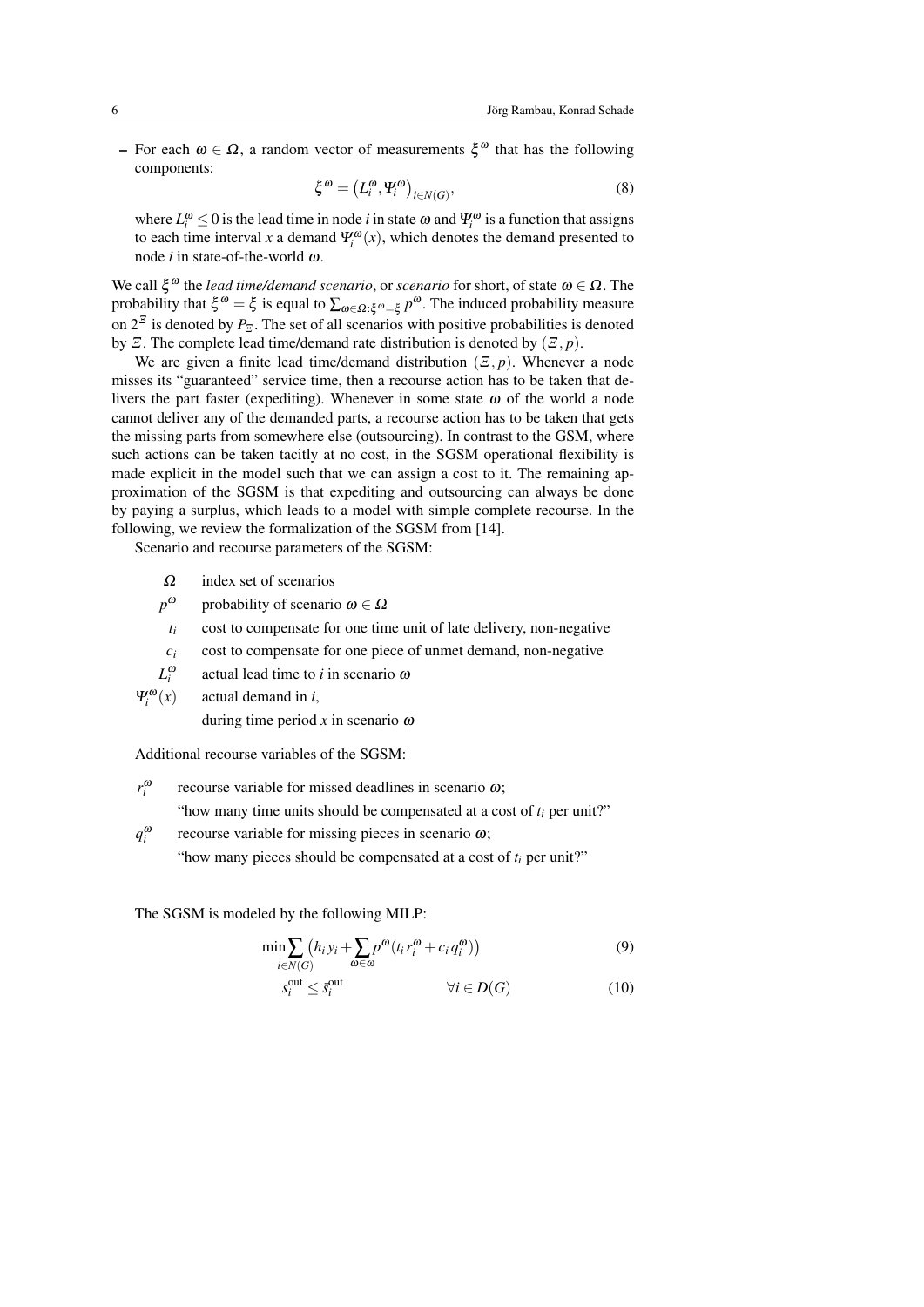$$
s_i^{\text{in}} \ge s_j^{\text{out}} \qquad \qquad \forall j i \in A(G) \tag{11}
$$

$$
x_i + r_i^{\omega} \ge s_i^{\text{in}} - s_i^{\text{out}} + L_i^{\omega} \qquad \forall i \in N(G), \forall \omega \in \Omega \qquad (12)
$$

$$
y_i + q_i^{\omega} \ge \Psi_i^{\omega}(x_i) \qquad \forall i \in N(G), \forall \omega \in \Omega \qquad (13)
$$

$$
x_i, s_i^{\text{in}}, s_i^{\text{out}}, r_i^{\omega}, q_i^{\omega} \ge 0 \qquad \forall i \in N(G), \forall \omega \in \Omega \qquad (14)
$$

$$
y_i, q_i^{\omega} \in \mathbb{Z} \qquad \qquad \forall i \in N(G), \forall \omega \in \Omega \qquad (15)
$$

Here, constraint (12) makes sure that whenever a guaranteed service time cannot be met, we have to buy  $r_i^{\omega}$  time units of expediting services. Restriction (11) makes sure that no node can expect to receive a piece faster than its predecessor guarantees. Condition (10) indicates that each node delivering to end customers fulfills the service time requirements of the end customer and finally in  $(13)$  the reorder point  $y_i$  plus the outsourced quantities need to be higher than the demand during time  $x_i$  at node *i*, as given by  $\Psi_i^{\omega}(x_i)$ .

*Remark 1* If one wants to prescribe a service level requirement in a node, one has to replace constraints (12) and (13) by the corresponding GSM constraint with the quantile-based demand function  $\Phi_i$  and without recourse variables instead of the scenario-based demand function  $\Psi_i^{\omega}$  with recourse variables.

Again, a linearization of  $\Psi_i^{\omega}(x_i)$  can be carried out by the multiple-choice modeling of piecewise linear functions.

Note that the SGSM is now a two-stage model although we are dealing with a multi-stage decision problem. We are still working in the space of event times and obtain safety stock levels  $y_i$  for all nodes *i*. All decisions coming out of the SGSM are considered stationary. However, now we can detect extremal lead time and demand scenarios for which we need to apply a (simple but costly) recourse action.

In the variant of the SGSM with simple recourse, the second stage is equivalent to paying a penalty for missing parts and missed deadlines. The model in the following section contains a non-simple second stage.

#### 2.3 Extension with External Suppliers and Lost Sales

The model with simple recourse from the previous section can be extended by modeling an explicit recourse process. We assume that unmet customer demands are lost. However, internal orders are backlogged. The locations that deliver parts to the end customers can order parts from external suppliers to prevent lost sales.

The external suppliers deliver the parts directly to the end customers such that there is no delay in the delivery. The costs of an order from an external supplier depends on the distance between the ordering location and the supplier. Of course, the suppliers do not have unlimited stock such that capacity constraints have to be taken into account. To concentrate on these recourse actions we assume that the lead times in the system are fixed. An extension with lead time uncertainties would be straight-forward.

We need some more notation to model the new situation

*J* set of external suppliers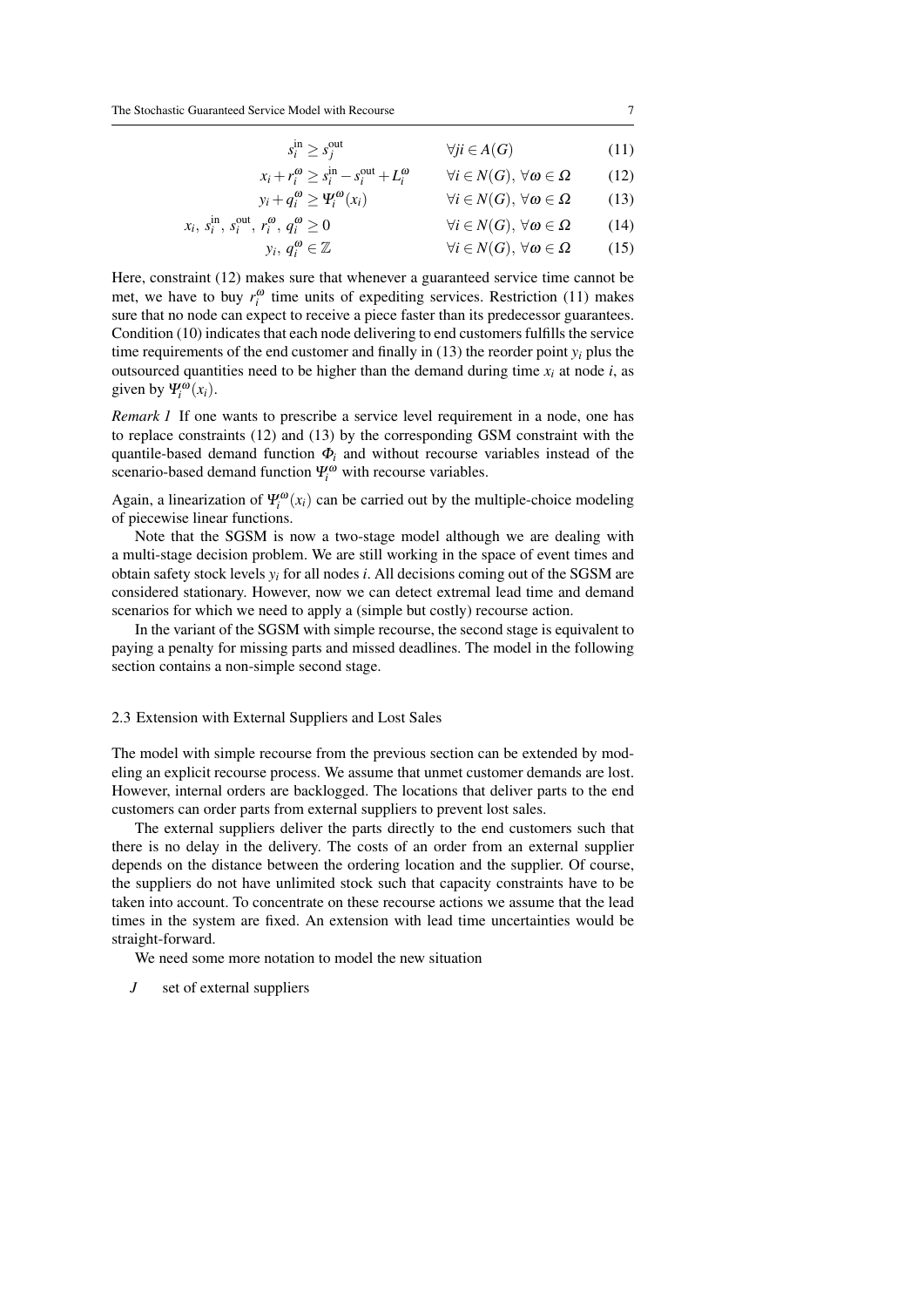*C<sup>j</sup>* capacity of the external supplier *j*

*q* ω *ji* recourse variable for the number of parts that location *i* orders at supplier *j*

 $c_{ii}$  costs for location *i* to order one part from supplier *j* 

This leads us to the following model:

$$
\min \sum_{i \in N(G)} (h_i y_i + \sum_{\omega \in \Omega} p^{\omega} \sum_{j \in J} c_{ji} q^{\omega}_{ji})
$$
\n(16)

$$
s_i^{\text{out}} \le \bar{s}_i^{\text{out}} \qquad \qquad \forall i \in D(G) \tag{17}
$$

$$
s_i^{\text{in}} \ge s_j^{\text{out}} \qquad \qquad \forall ji \in A(G) \tag{18}
$$

$$
x_i \ge s_i^{\text{in}} - s_i^{\text{out}} + L_i \qquad \forall i \in N(G)
$$
\n(19)

$$
y_i + \sum_{j \in J} q_{ji}^{\omega} \ge \Psi_i^{\omega}(x_i) \qquad \forall i \in D(G), \forall \omega \in \Omega \tag{20}
$$

$$
\sum_{i \in D(G)} q_{ji}^{\omega} \le C_j \qquad \forall j \in J, \,\forall \omega \in \Omega \tag{21}
$$

$$
y_i \ge \Psi_i^{\omega}(x_i) \qquad \forall i \in N(G) \backslash D(G), \,\forall \omega \in \Omega \qquad (22)
$$

$$
x_i, s_i^{\text{in}}, s_i^{\text{out}}, q_{ji}^{\omega} \ge 0 \qquad \qquad \forall i \in N(G), \forall j \in J, \forall \omega \in \Omega \qquad (23)
$$

$$
y_i, q_{ji}^{\omega} \in \mathbb{Z} \qquad \qquad \forall i \in N(G), \,\forall \omega \in \Omega \tag{24}
$$

The constraints (20) and (22) are forcing the reorder points  $y_i$  to be higher than the demand during the time that has to be covered. For locations with end customer demand there is the possibility to procure parts from external suppliers. As the suppliers do not have infinity capacity, constraint (21) must hold.

So far, this model does not have complete recourse. Therefore, we introduce another recourse variable. As before, we enable for every location the possibility to pay a penalty for a lost sale if it cannot deliver the ordered parts. For instance one can provide the customer with a replacement vehicle until the spare part can be delivered and the customer's car is fixed. The corresponding penalty recourse variable is denoted by  $q_i^{\omega}$ , as in the first model, and the penalty costs are denoted by  $c_i$  again.

We obtain a two stage stochastic model with complete recourse:

$$
\min \sum_{i \in N(G)} \left( h_i y_i + \sum_{\omega \in \Omega} p^{\omega} \left( c_i q_i^{\omega} + \sum_{j \in J} c_{ji} q_{ji}^{\omega} \right) \right) \tag{25}
$$

$$
s_i^{\text{out}} \le \bar{s}_i^{\text{out}} \qquad \qquad \forall i \in D(G) \tag{26}
$$

$$
s_i^{\text{in}} \ge s_j^{\text{out}} \qquad \qquad \forall j i \in A(G) \tag{27}
$$

$$
x_i \ge s_i^{\text{in}} - s_i^{\text{out}} + L_i \qquad \forall i \in N(G)
$$
 (28)

$$
y_i + q_i^{\omega} + \sum_{j \in J} q_j^{\omega} \ge \Psi_i^{\omega}(x_i) \qquad \forall i \in D(G), \forall \omega \in \Omega \tag{29}
$$

$$
\sum_{i \in D(G)} q_{ji}^{\omega} \le C_j \qquad \forall j \in J, \forall \omega \in \Omega \tag{30}
$$

$$
y_i + q_i^{\omega} \ge \Psi_i^{\omega}(x_i) \qquad \forall i \in N(G) \backslash D(G), \,\forall \omega \in \Omega \tag{31}
$$

$$
x_i, s_i^{\text{in}}, s_i^{\text{out}}, q_{ji}^{\omega} \ge 0 \qquad \qquad \forall i \in N(G), \forall j \in J, \forall \omega \in \Omega \qquad (32)
$$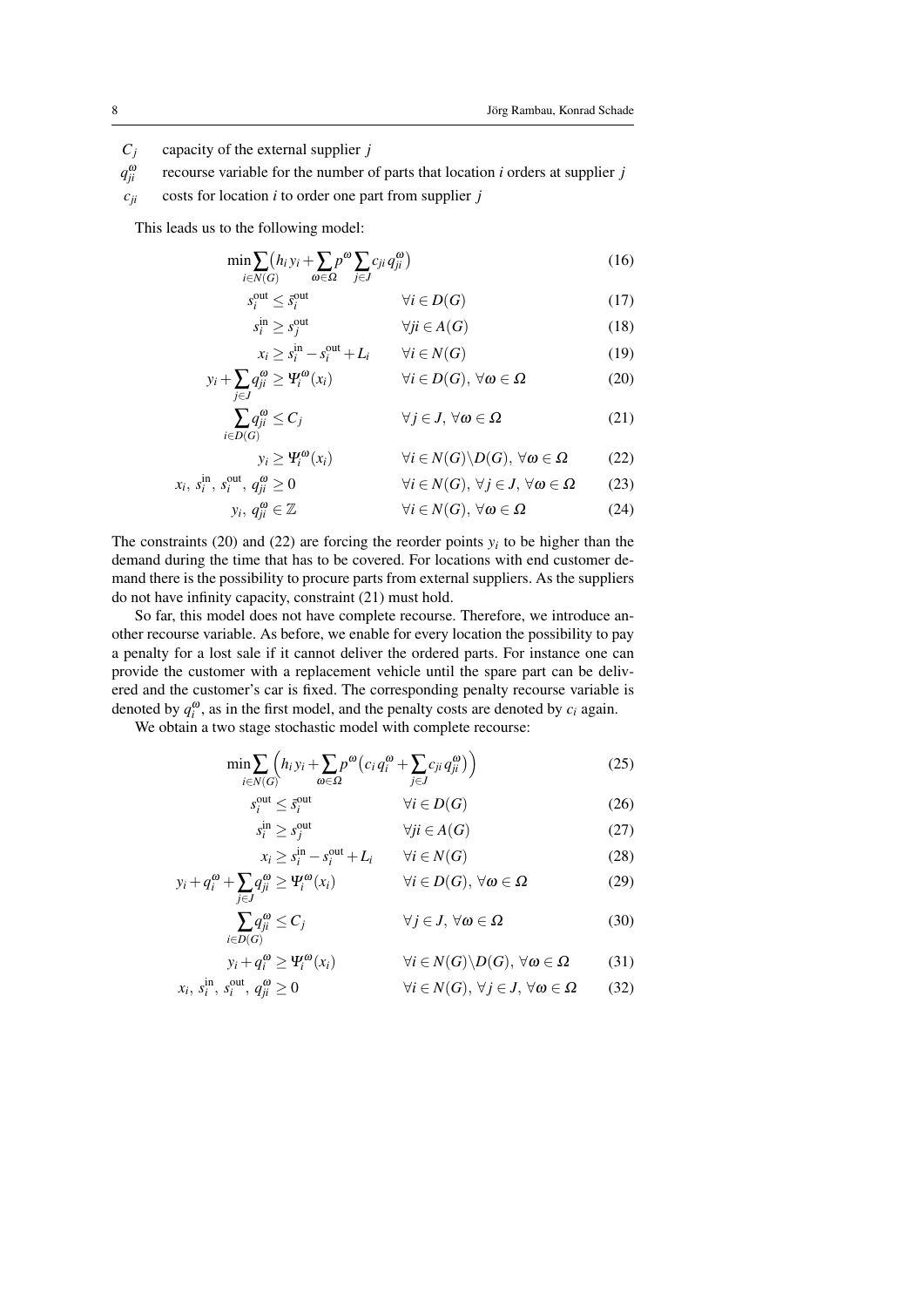The Stochastic Guaranteed Service Model with Recourse 9

$$
y_i, q_{ji}^{\omega} \in \mathbb{Z} \qquad \qquad \forall i \in N(G), \forall \omega \in \Omega \tag{33}
$$

Note, that by using the penalty recourse variables we force complete recourse but account for failure by some cost. The computational results in Section 5.4 suggest that the SGSM policies with the tested penalty values dominate GSM-policies in terms of both inventory and recourse cost, not only total cost. This means, the resulting SGSM policy, internally using those successful penalty values, will perform better than the corresponding GSM policies also for *any other* penalty values.

#### 3 Theoretical Comparison of the SGSM with the GSM

One reason for the superior performance of policies based on the SGSM seems to be that it generates structurally different optimal solutions. In this section we give some theoretical evidence for this intuition.

We restrict ourselves to linear demand scenarios. Thus, the stochastic data simplifies to the following: For each  $\omega \in \Omega$ , the random vector of measurements  $\xi^{\omega}$  now has the following components:

$$
\xi^{\omega} = (L_i^{\omega}, \alpha_i^{\omega})_{i \in N(G)},\tag{34}
$$

where  $L_i^{\omega} \leq 0$  is the lead time in node *i* in state  $\omega$  and  $\alpha_i^{\omega} > 0$  is now the constant demand rate in node *i* in state ω.

Note that we assume that all demand rates are positive. We do this in order to avoid special cases with limited relevance. We call ξ <sup>ω</sup> the *lead time/demand rate scenario*, or *scenario* for short, of state  $\omega \in \Omega$ . As before, the probability that  $\xi^{\omega} = \xi$ is equal to  $\sum_{\omega \in \Omega: \xi^{\omega} = \xi} p^{\omega}$ . The set of all scenarios with positive probabilities is again denoted by Ξ. The complete lead time/demand rate distribution is again denoted by  $(\Xi, p).$ 

## 3.1 Lead-Times/Demand-Rates Induced by a Distribution and a Target Service Level

In order to prepare for a formalization of these considerations, we elaborate in more detail on the chance-constraint interpretation of the GSM restrictions.

Note first that the conclusions of the GSM (optimality of the inventory decisions in the real world) are formally only correct if, in the real world, at each node all lead times and demand rates are bounded by tight choices of  $L_i$  and  $\alpha_i$  of the GSM. In that case, a GSM solution will service all customers in time with minimal inventory.

Since this assumption is not realistic over long time-periods, consider the following chance-constraint interpretation: If at some node  $i \in N(G)$  the lead time of demand rate exceeds the choice of the upper bounds  $L_i$  and  $\alpha_i$  chosen for the GSM, then the guaranteed service times computed by the GSM are nevertheless achieved by unspecified actions outside the model (operational flexibility). We require, however, that a prescribed fraction of the demand is handled on time inside the model. If this fraction were set to zero, one would simply shift all demands outside the model, making the GSM pointless. The positive fraction of demands required to be handled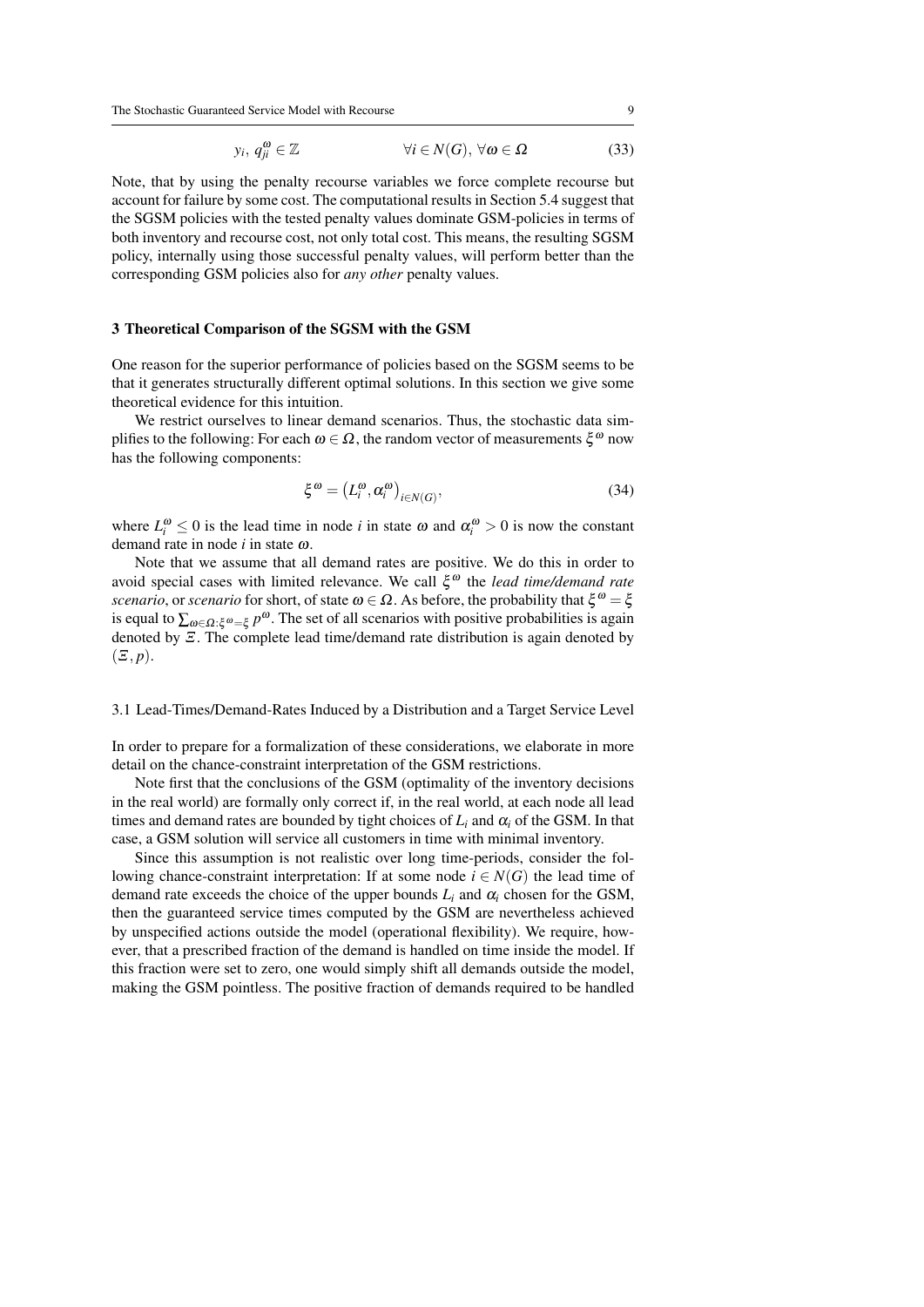inside the model is the target service level mentioned in the introduction. It can in principle be prescribed for each node. In the following we restrict ourselves to the case of a global target service level to reduce notational clutter.

In the chance-constraint interpretation, the GSM arises as a (possibly approximative) deterministic equivalent of the following chance-constraint stochastic program:

$$
\min_{i \in N(G)} h_i y_i \tag{35}
$$

$$
\begin{array}{ll}\n\frac{\partial}{\partial u} & \text{if } i \leq \bar{s}_i^{\text{out}} \\
\text{if } i \leq \bar{s}_i^{\text{out}}\n\end{array} \qquad (36)
$$

$$
\lim_{i} \ge s_{j}^{\text{out}} \qquad \forall ji \in A(G) \qquad (37)
$$

$$
P_{\Omega} \left[ \begin{array}{cc} x_i \geq s_i^{\text{in}} - s_i^{\text{out}} + L_i^{\omega} & \forall i \in N(G) \\ y_i \geq \alpha_i^{\omega} x_i & \forall i \in N(G) \end{array} \right] \geq n^{\text{target}} \tag{38}
$$

*s* in

*s*

$$
\lim_{i} s_{i}^{\text{out}}, s_{i}^{\text{out}}, x_{i}, y_{i} \ge 0 \qquad \forall i \in N(G) \qquad (39)
$$

 $y_i \in \mathbb{Z}$   $\forall i \in N(G)$  (40)

Since joint chance constraints are difficult to handle in general, one hopes that for a suitable choice of  $L_i$  and  $\alpha_i$  the GSM is (close to) a deterministic equivalent of such a chance-constraint stochastic program.

*s*

In the presence of a finite lead time/demand rate distribution we obtain: A solution to a GSM with lead times  $L_i$  and demand rates  $\alpha_i$  satisfies all demands on time in scenario  $\xi^{\omega}$  without operational flexibility if the GSM solution is also feasible in a GSM with lead times  $L_i^{\omega}$  and demand rates  $\alpha_i^{\omega}$ . This is the case if  $L_i^{\omega} \le L_i$  and  $\alpha_i^{\omega} \leq \alpha_i$ . Thus, in order to achieve a target service level of  $n^{\text{target}} \in (0,1]$ , the GSM must choose minimal  $L_i$  and  $\alpha_i$  such that we have

$$
P_{\Omega}\left(\left\{\omega \in \Omega \mid L^{\omega} \leq L_i, \alpha_i^{\omega} \leq \alpha_i \; \forall i \in N(G)\right\}\right) \geq n^{\text{target}}.\tag{41}
$$

Even for finite general lead time/demand rate distributions  $L_i$  and  $\alpha_i$  may not be uniquely determined by the distribution and the target service level. The GSM may even produce distinct results for distinct choices.

*Example 1* Consider a single-demand-node network with  $h = 1$  and  $\bar{s}^{\text{out}} = 0$ . Let the scenario set be  $\mathcal{Z} = ((L^1 = 1, \alpha^1 = 2), (L^2 = 3, \alpha^2 = 1))$  with probability  $\frac{1}{2}$  for both. In order to achieve a target service level of 0.5 tightly, we can either use  $L = 1$ ,  $\alpha = 2$ or  $L = 3$  and  $\alpha = 1$ . The former leads to optimal GSM costs of 2 via  $x = 1$  and  $y = 2$ , while the latter achieves optimal GSM costs of 3 via  $x = 3$  and  $y = 3$ .

We can, however, find unique lead time and demand rate bounds if we assume the following *total-order property* of the lead time/demand rate distribution:

$$
L_i^1 \le L_i^2 \le \dots \le L_i^{|\Omega|} \text{ and } \alpha_i^1 \le \alpha_i^2 \le \dots \le \alpha_i^{|\Omega|} \quad \forall i \in N(G). \tag{42}
$$

In this case, we can identify a *critical scenario* ω ∗ , defined by

$$
\omega^* := \min\big\{\omega \in \Omega \mid \sum_{\omega' \leq \omega} p^{\omega'} \geq n^{\text{target}}\big\}.
$$
 (43)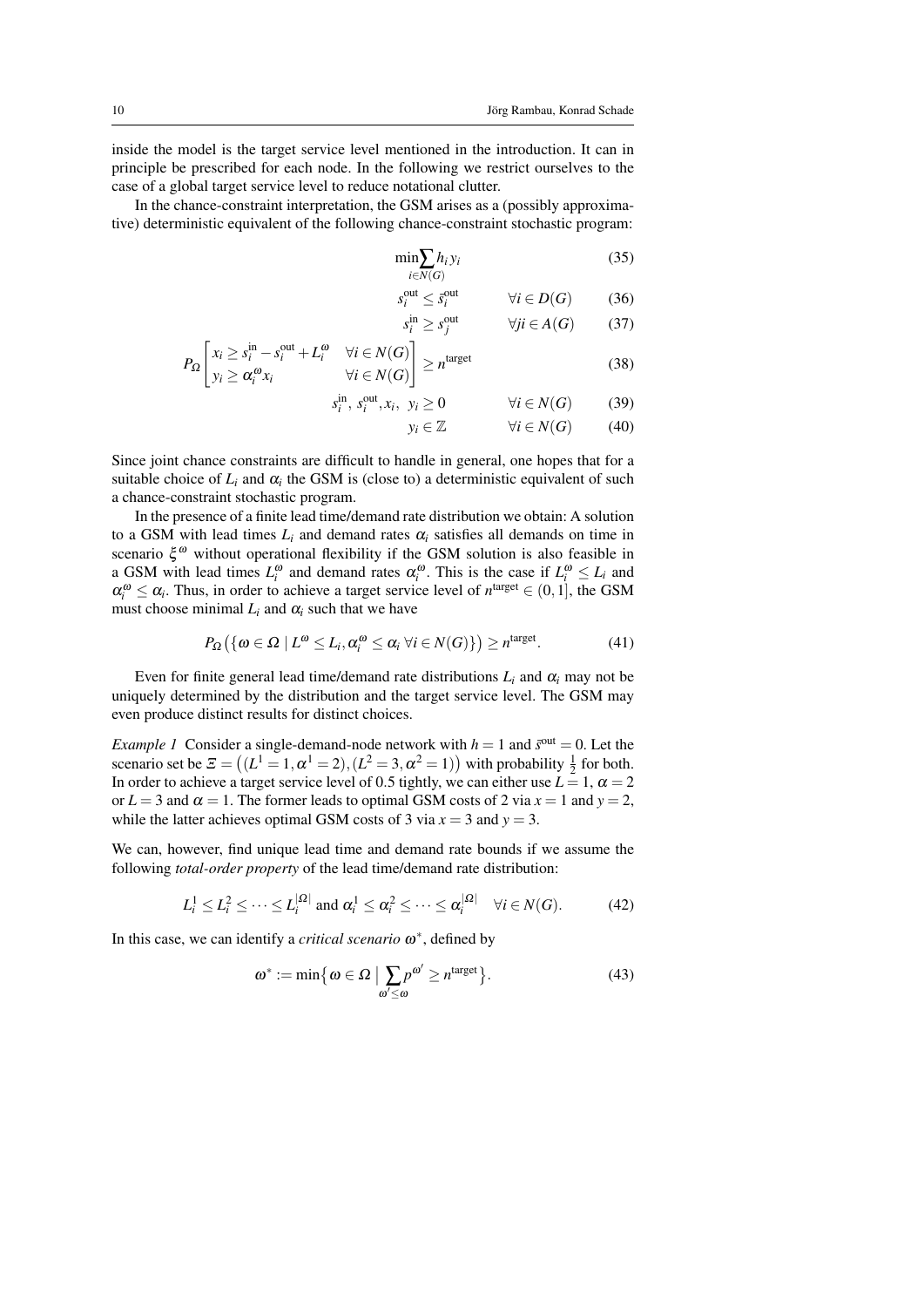It has the following property: A feasible solution to the GSM with lead times  $L_i^{\omega^*}$ *i* and demand rates  $\alpha_i^{\omega^*}$  $\omega_i^{\omega^*}$  is feasible for all scenarios  $\xi^{\omega}$  with  $\omega \leq \omega^*$ . Thus, with these choices any feasible solution to the GSM achieves at least the desired target service level. In an optimal GSM solution, for all  $i \in N(G)$  constraints (4) and (5) of the GSM are binding. Consequently, the choices of  $L_i^{\omega^*}$  $\alpha_i^{\omega^*}$  and  $\alpha_i^{\omega^*}$  $i_i^{a}$  are unique. In this situation, we can derive induced lead times and demand rates from a finite lead time/demand rate distribution and a target service level:

**Definition 1** (Induced Lead-Times and Demand Rates) Let  $(\mathcal{Z}, p)$  be a finite lead time/demand rate distribution with the total-order property (42). Moreover, let  $n^{\text{target}}$ be a positive target service level that determines a critical scenario  $\xi^* = \xi^{\omega^*} \in \Xi$ . Then the *lead time* and the *demand rate in node*  $i \in N(G)$  *induced by*  $(\Xi, p)$  *and*  $n^{\text{target}}$  are  $L^* = L_i^{\omega^*}$  $\alpha_i^{\omega^*}$  and  $\alpha^* = \alpha_i^{\omega^*}$  $\mathbf{r}_i^{\omega^*}$ , respectively. Given an SGSM with input data  $(\mathcal{Z}, p)$ , we call the GSM with identical marginal holding costs and induced lead times and demand rates the *GSM induced by the SGSM*.

*Remark 2* In the case of node-individual target service levels, the chance constraints are not joint over all nodes, but lead time and demand rate restrictions still need to hold jointly. (Even prescribing separate target service levels for those is conceivable, which results in purely individual chance constraints.) It is then sufficient that scenarios can be reordered at each node individually such that lead times and demand rates are monotonically increasing simultaneously. We then have to keep track of a critical scenario for each node. The interpretation is that at each node individually at least the target service level fraction of the demand is handled inside the model. The fraction of the total demand over all nodes handled inside the model can be much smaller then. Prescribing more and more target service levels means the need to properly guess more and more parameter values. The SGSM can be seen as an optimization model for this task. Note that a total order property (global or local) was only introduced for a consistent chance-constraint interpretation of the GSM. The SGSM does not need it.

#### 3.2 Solution Spaces of SGSMs and Induced GSMs

Now that we have related the SGSM input data with the GSM input data via the target service level, we can perform a tighter comparison between the two.

In the following, let  $(\mathcal{Z}, p)$  be a finite lead time/demand distribution with the totalorder property. For any target service level n<sup>target</sup> we denote the critical scenario by  $\xi^* = \xi^{\omega^*}$ . Recall that  $\omega^* \in \Omega$  is minimal such that  $\sum_{\omega \leq \omega^*} p^{\omega} = n^* \geq n^{\text{target}}$ . Here, n<sup>\*</sup> is the *actual service level* of the GSM with induced lead times and demand rates. Moreover, in node  $i \in N(G)$  let the critical lead time be  $L_i^* = L_i^{\omega^*}$  $\binom{a}{i}$ , and let the critical demand rate be  $\alpha_i^* = \alpha_i^{\omega^*}$ *i* .

The following result tells us, given a finite lead time/demand rate distribution, that for any target service level in the GSM, the recourse costs of the SGSM can always be adjusted in such a way that the decisions of the GSM are optimal first-stage decisions in the SGSM.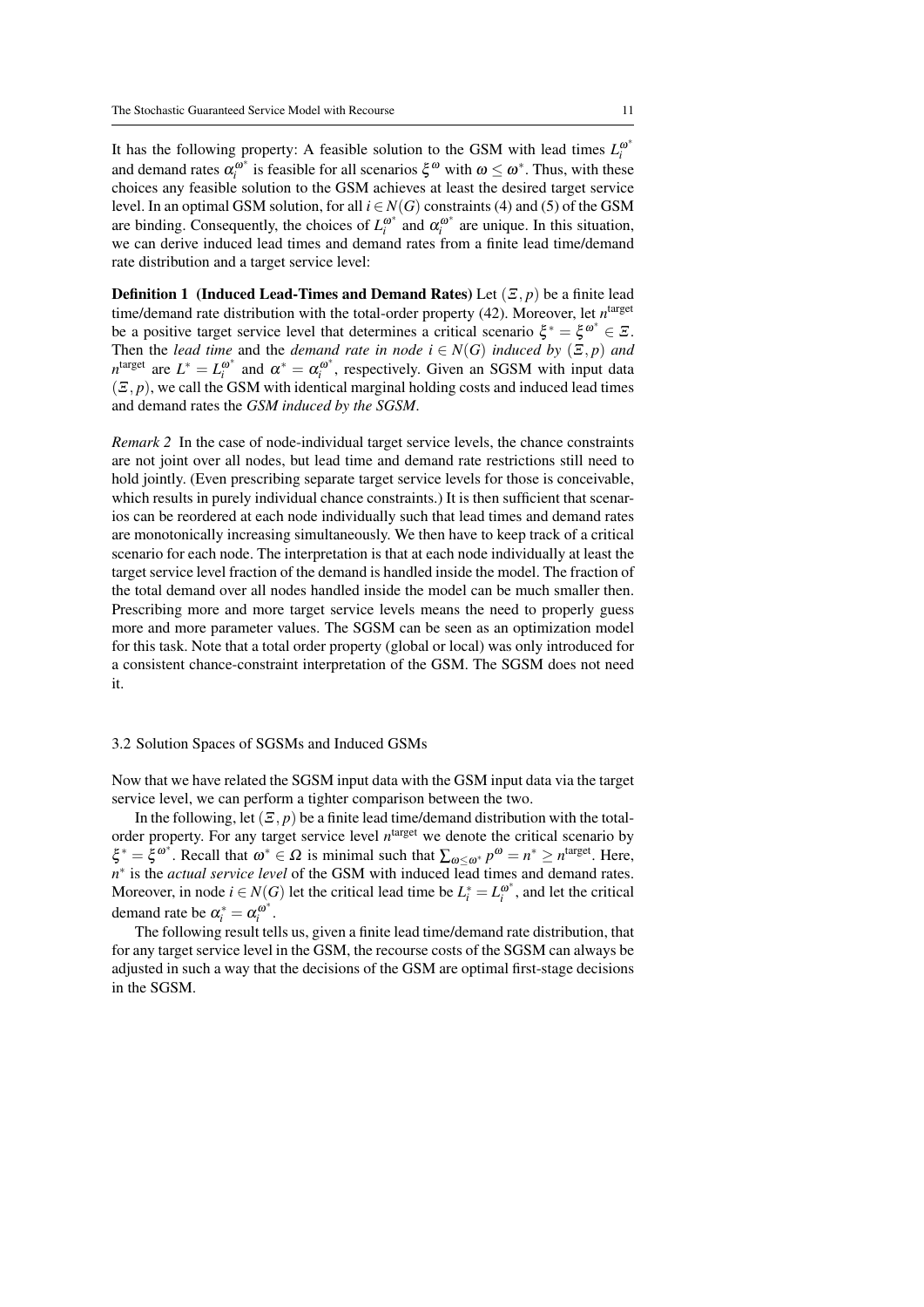Theorem 1 *Let* (Ξ, *p*) *be a finite lead time/demand distribution with the total-order property and positive demands. Let n*target *be a target service level. Moreover, let*  $((s^{in})^{\text{GSM}}, (s^{in})^{\text{GSM}}, x^{\text{GSM}}, y^{\text{GSM}})$  be optimal for the GSM with induced lead times  $L_i^* \geq 0$  *and demand rates*  $\alpha_i^* > 0$ . Then there are marginal expediting costs t<sub>i</sub> and *marginal outsourcing costs c<sup>i</sup> such that for the corresponding SGSM the following solution induced by the GSM is optimal:*

$$
(s_i^{in})^{\text{SGSM}} = (s_i^{in})^{\text{GSM}}
$$
\n
$$
\forall i \in N(G), \quad (44)
$$

$$
(s_i^{out})^{\text{SGSM}} = (s_i^{out})^{\text{GSM}}
$$
  

$$
\forall i \in N(G), \quad (45)
$$

$$
x_i^{\text{SGSM}} = x_i^{\text{GSM}} \qquad \qquad \forall i \in N(G), \quad (46)
$$

$$
y_i^{\text{SGSM}} = y_i^{\text{GSM}} \qquad \forall i \in N(G), \quad (47)
$$
  

$$
r^{\omega} \text{SGSM} = \max\left(0, I^{\omega} - r^{\text{SGSM}} + (s^{\text{in}})^{\text{SGSM}} - (s^{\text{out}})^{\text{SGSM}}\right) \qquad \forall i \in N(G) \qquad (48)
$$

$$
(r_i^{\omega})^{\text{SGSM}} = \max(0, L_i^{\omega} - x_i^{\text{SGSM}} + (s_i^{\text{in}})^{\text{SGSM}} - (s_i^{\text{out}})^{\text{SGSM}}) \quad \forall i \in N(G), \quad (48)
$$
  

$$
(q_i^{\omega})^{\text{SGSM}} = \max(0, \alpha_i^{\omega} x_i^{\text{SGSM}} - y_i^{\text{SGSM}}) \quad \forall i \in N(G). \quad (49)
$$

The proof is an extension of the proof for the equivalence of independent chanceconstraint programs and two-stage stochastic programs with simple recourse (see, e.g., [1, Section 3.2]) via optimality conditions. The classic result cannot be applied directly because our technology matrix depends on the stochastic demand rates. The details of the rather technical proof are given in appendix A.

Next, we show that there are SGSM solutions that can not be found by solving an induced GSM.

Theorem 2 *There is a single-node warehouse network G, holding costs h, a lead time/demand-distribution with total-order property, and marginal expediting and outsourcing costs t and c, respectively, with the following property: There is no target service level n*target *such that the induced GSM has an optimal solution that is optimal for the first stage of the SGSM.*

*Proof* The network consists of a single node with holding cost  $h = 1$ . Consider the following data:

$$
\mathcal{Z} = \{\xi^1 = (L^1 = 1, \alpha^1 = 1), \xi^2 = (L^2 = 2, \alpha^2 = 2), \xi^3 = (L^3 = 3, \alpha^3 = 3)\},
$$
  

$$
p(\xi^1) = p(\xi^2) = p(\xi^3) = \frac{1}{3}, \qquad t = 3, \qquad c = 2, \qquad \xi^{\text{out}} = 0.
$$
 (50)

Depending on an actual service level of  $\frac{1}{3}$ ,  $\frac{2}{3}$ , or 1, the corresponding induced GSM has the following unique optimal solutions with the indicated GSM costs:

$$
(sin = 0, sin = 0, x = 1, y = 1) \mapsto 1,(sin = 0, sin = 0, x = 2, y = 4) \mapsto 4,(sin = 0, sin = 0, x = 3, y = 9) \mapsto 9.
$$
 (51)

The corresponding SGSM solutions with fixed first-stage solutions, the optimal respective recourse values, and their costs read as follows:

$$
(sin = 0, sin = 0, x = 1, y = 1, r1 = 0, q1 = 0, r2 = 1, q1 = 1, r3 = 2, q3 = 2) \mapsto 6,
$$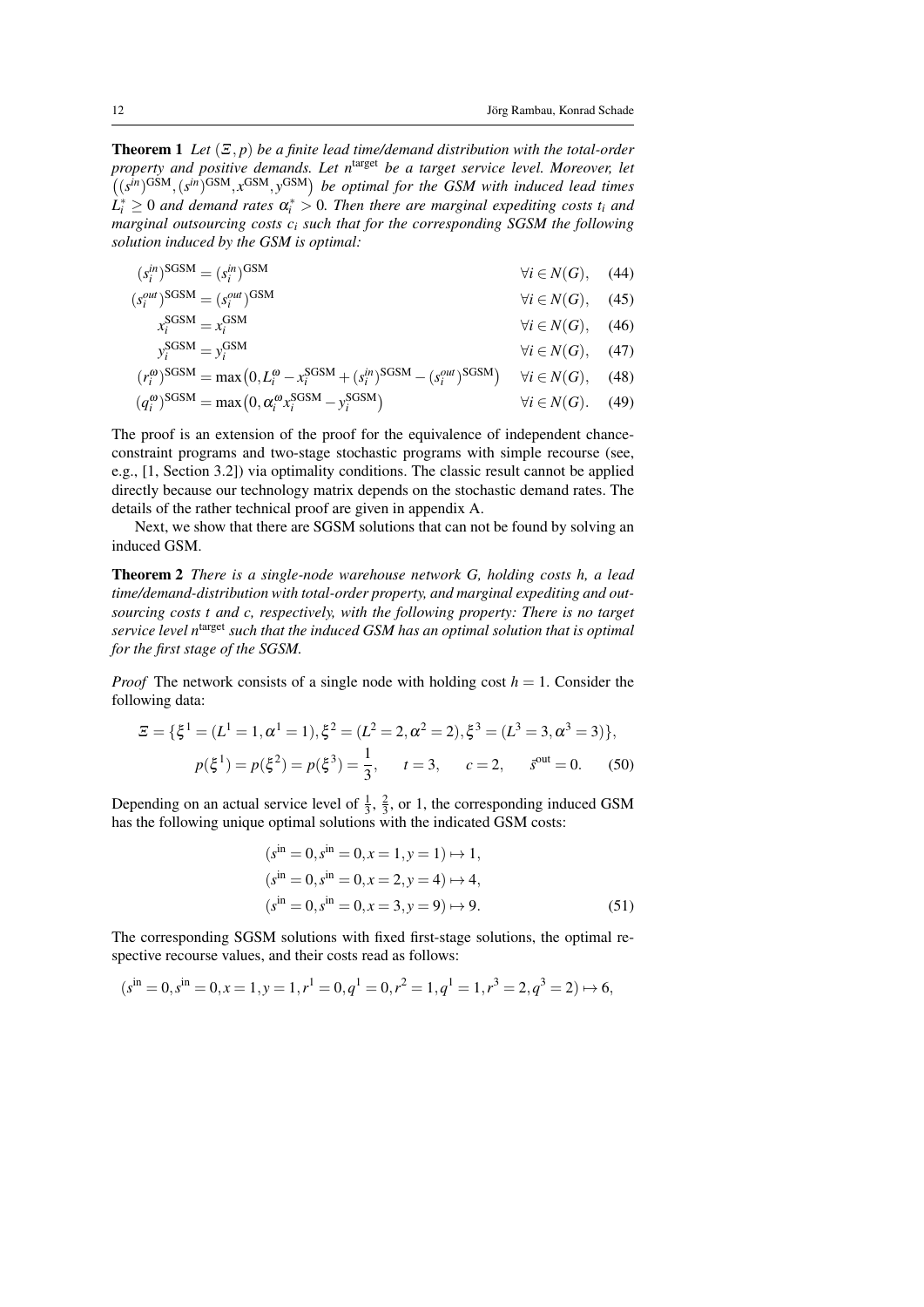$$
(sin = 0, sin = 0, x = 2, y = 4, r1 = 0, q1 = 0, r2 = 0, q1 = 0, r3 = 1, q3 = 2) \mapsto \frac{19}{3},
$$
  
\n
$$
(sin = 0, sin = 0, x = 3, y = 9, r1 = 0, q1 = 0, r2 = 0, q1 = 0, r3 = 0, q3 = 0) \mapsto 9.
$$
  
\n(52)

However, the SGSM has the following solution with a smaller cost:

$$
(sin = 0, sin = 0, x = 1, y = 2, r1 = 0, q1 = 0, r2 = 1, q1 = 0, r3 = 2, q3 = 1) \mapsto \frac{17}{3}.
$$
\n(53)

The previous example shows that the first-stage part of an optimal SGSM solution need not be extremal in the space of first-stage variables restricted by one scenario only. Since in the example the second scenario equals the average scenario, using the average scenario does not help the GSM to find the optimal first stage either.

In particular, the set of policies that can be generated by SGSM instances is a strict superset of the set of policies that can be generated by induced GSM instances.

## 4 Scenario Generation and Reduction

For an appropriate finite approximation of a realistic distribution of lead times and demands we need enough scenarios to represent every relevant situation at least once. In subsection 4.1 we review some basics about Sample-Average-Approximation (SAA) Methods for general finite approximations of probability distributions. The extensive form of the deterministic equivalent problem grows with an increasing number of scenarios. Therefore, we employ scenario reduction as described in Subsection 4.2.

#### 4.1 Scenario Generation: The SAA-Method

To approximate the distributions of the stochastic parameters we generate random numbers according to the assumed distribution. These random numbers build the scenarios in the discrete distribution approximating the real distribution of the stochastic parameters. All samples are assigned probabilities proportional to the number of times they were generated. Sampling techniques like this are quite common in stochastic programming. See for example [1].

The idea of SAA is to estimate the optimal value function  $\mathcal{Q}(x)$  of the second stage of a two-stage stochastic program  $\min_{x \in X} (c^T x + \mathcal{Q}(x))$  with first-stage variables *x*, second stage variables *y*, and random parameters ξ . This function is originally defined as

$$
\mathcal{Q}(x) = \mathbb{E}_{\xi} \left[ Q(x, \xi) \right] = \mathbb{E}_{\xi} \left[ \min_{y^{\xi} \in Y^{\xi}} q^T y^{\xi} \right]. \tag{54}
$$

Consider a set  $\Xi$  of independent, identically distributed samples  $\xi \in \Xi$  of the random parameters. Then the following is an unbiased estimator for  $\mathcal{Q}(x)$ :

$$
\hat{\mathcal{Q}}(x) = \frac{1}{|\mathcal{Z}|} \sum_{\xi \in \mathcal{Z}} Q(x, \xi),\tag{55}
$$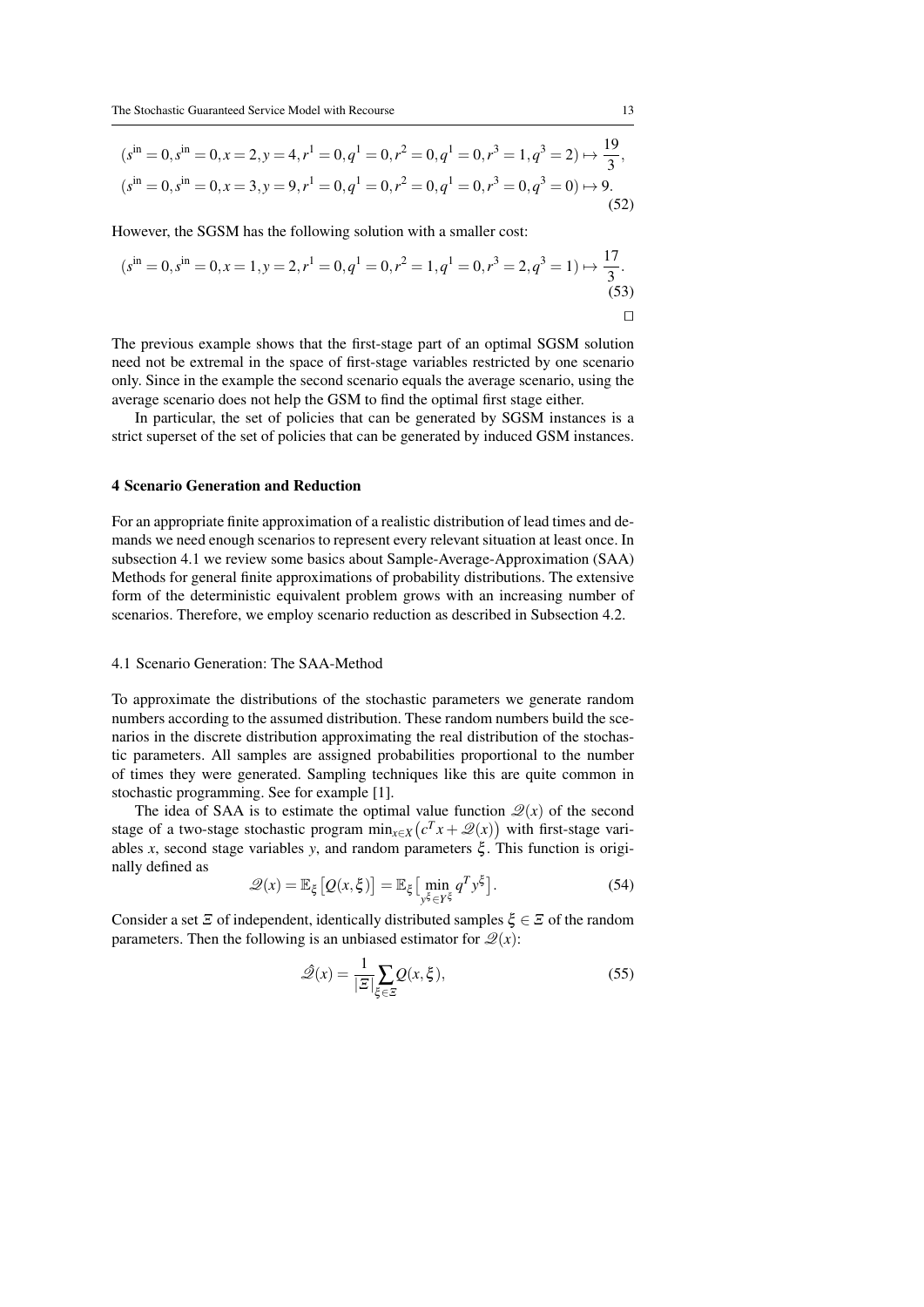and the problem

$$
\min_{x \in X} \left( c^T x + \hat{\mathscr{Q}}(x) \right),\tag{56}
$$

which can be solved conceptually much easier than the original problem, yields an unbiased estimator for the solution of the original problem. Further information about SAA can be found in [15] for example.

#### 4.2 Scenario Reduction: The Fast Forward Selection

The goal of scenario reduction is to approximate a discrete distribution with many scenarios by another discrete distribution with significantly fewer scenarios. There are several methods to achieve this goal, usually based on a metric on the space of all possible scenarios (see [6–8]).

Let us now sketch the principle of scenario reduction, since we have to make some choices. The approach to reduce the number of scenarios is based on a distance between two scenarios denoted by  $d(\xi^1, \xi^2)$ , a quantity that we have to define. Let  $\mathcal{Z}'$ be any subset of  $\mathcal{Z}$ . Then the distance  $d(\xi, \mathcal{Z}')$  of a scenario  $\xi \in \mathcal{Z}$  to the subset  $\mathcal{Z}'$ is given by  $d(\xi, \Xi') := \min_{\xi' \in \Xi'} d(\xi, \xi').$ 

The discrete distribution with scenario set  $\mathcal{Z}'$  that approximates  $\mathcal{Z}$  best with respect to the distance *d* can be obtained in the following way: Add the probability of all  $\xi \in \mathcal{Z} \setminus \mathcal{Z}'$  to the probability of the scenario  $\xi'(\xi) \in \mathcal{Z}'$  that is the closest scenario in  $\mathbb{E}^7$  to  $\xi$  with respect to *d*. In a sense, the scenarios not in  $\mathbb{E}^7$  are replaced by duplicates of the closest scenarios in  $\mathbb{E}'$ . The quality of this approximation can be quantified by the distance  $d(\mathcal{Z}, \mathcal{Z}')$  between  $\mathcal Z$  and  $\mathcal Z'$ , which is defined as  $d(\Xi, \Xi') = \sum_{\xi \in \Xi} p^{\xi} d(\xi, \Xi')$ . The smaller the distance, the better the approximation.

The goal of scenario reduction in general is to find a particular subset  $\mathbb{Z}^*$  of a given cardinality such that  $d(\mathcal{Z}, \mathcal{Z}^*)$  is minimal.

The exact scenario reduction problem given any distance function *d* on scenarios and a cardinality *k* can be formulated as the following *k*-median problem:

$$
\min_{\mathcal{Z}'} \{ d(\mathcal{Z}, \mathcal{Z}') | \mathcal{Z}' \subseteq \mathcal{Z}, |\mathcal{Z}'| = k \}.
$$
\n(57)

There are several exact and heuristic approaches to this NP-hard combinatorial optimization problem. For scenario reduction, there are special methods available, like the *fast forward selection*, one of the heuristics introduced in [6–8].

The fast forward heuristic works as follows (see [6–8] for details). It uses the fact that, by enumeration in time quadratic in the number of scenarios, we can find the scenario that yields the best single-scenario approximation. The idea is now as follows. We sequentially extend the current approximation by one new scenario at a time such that in each step  $\mathcal{E}$  has minimal distance to the current scenario set union the new one.

Assume we already have constructed a subset  $\Xi_{m-1}$  consisting of  $m-1$  scenarios,  $1 \leq m \leq k$ . Consider the updated distance function

$$
\bar{d}(\xi, \xi_m) = \min \{ d(\xi, \xi_m), d(\xi, \Xi_{m-1}) \}.
$$
 (58)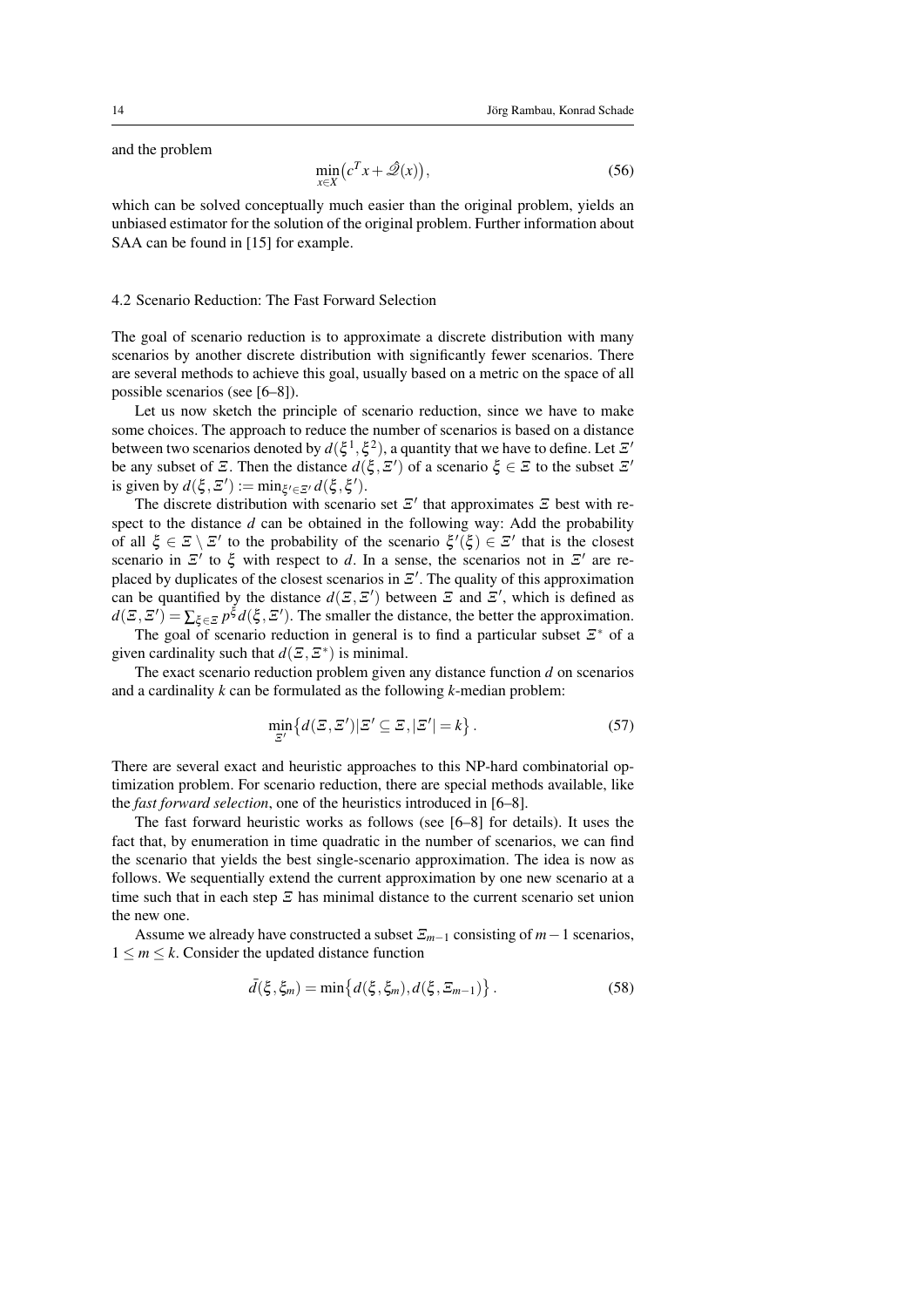By construction, we have for all  $\xi \in \mathcal{Z}$ 

$$
\bar{d}(\xi, \xi_m) = d(\xi, \Xi_{m-1} \cup \{\xi_m\}). \tag{59}
$$

Thus, the best possible one-element extension of a reduced scenario set with respect to *d* is equal to the best possible one-element scenario approximation with respect to  $\bar{d}$ .

Summarized, the fast forward selection works as follows:

# begin

```
\mathfrak{S}^0 = \emptyset\overline{d} = dfor m = 1, \ldots, k do
          Choose \xi_m^* \in \text{argmin}_{\xi \in \Xi \setminus \Xi_{m-1}} \bar{d}(\Xi, \{\xi_m\})\Xi_m = \Xi_{m-1} \cup \xi_m^*update(\bar{d}, \xi_m^*)\Xi^* = \Xi_kfor \mathbf{\xi} \in \Xi do
          Choose \xi^*(\xi) ∈ argmin<sub>ξ*∈Ξ</sub>* d(\xi, \xi^*)for \xi^*\in \Xi^* do
           p
∗
             \frac{\ast}{\xi^*} = \frac{1}{|\Xi|} + \sum_{\xi \in \Xi \setminus \Xi^* : \xi^* = \xi^*(\xi)} \frac{1}{|\Xi|}return \mathbb{E}^* and p^*end
```
where  $update(\bar{d}, \xi_m^*)$  is the following function:

begin for  $\xi \in \Xi$  do for  $\xi'\in\Xi$  do  $\bar{d}(\xi, \xi') = \min \big\{ \bar{d}(\xi, \xi'), \bar{d}(\xi, \xi^*) \big\}$ 

end

The approximation of the lead times and demand distributions is split into two parts. First, a finite number of samples  $\xi \in \mathcal{E}$  is generated according to the assumed distribution. These samples build a first discrete approximation where every scenario instance occurs with equal probability  $p^{\xi} = 1/|\mathcal{Z}|$ . Second, the resulting discrete distribution is fed into the fast-forward scenario reduction, i.e., it is approximated by a discrete distribution over a subset of scenarios of prescribed cardinality, which have, in general, non-uniform probabilities.

#### 4.3 Symmetric and Asymmetric Distances of Lead-Time/Demand Scenarios

In our computational tests we use two different kinds of distances between two scenarios. The distances are defined by first defining component-wise distances for the lead times and demands of each node, separately. These component-wise distances can be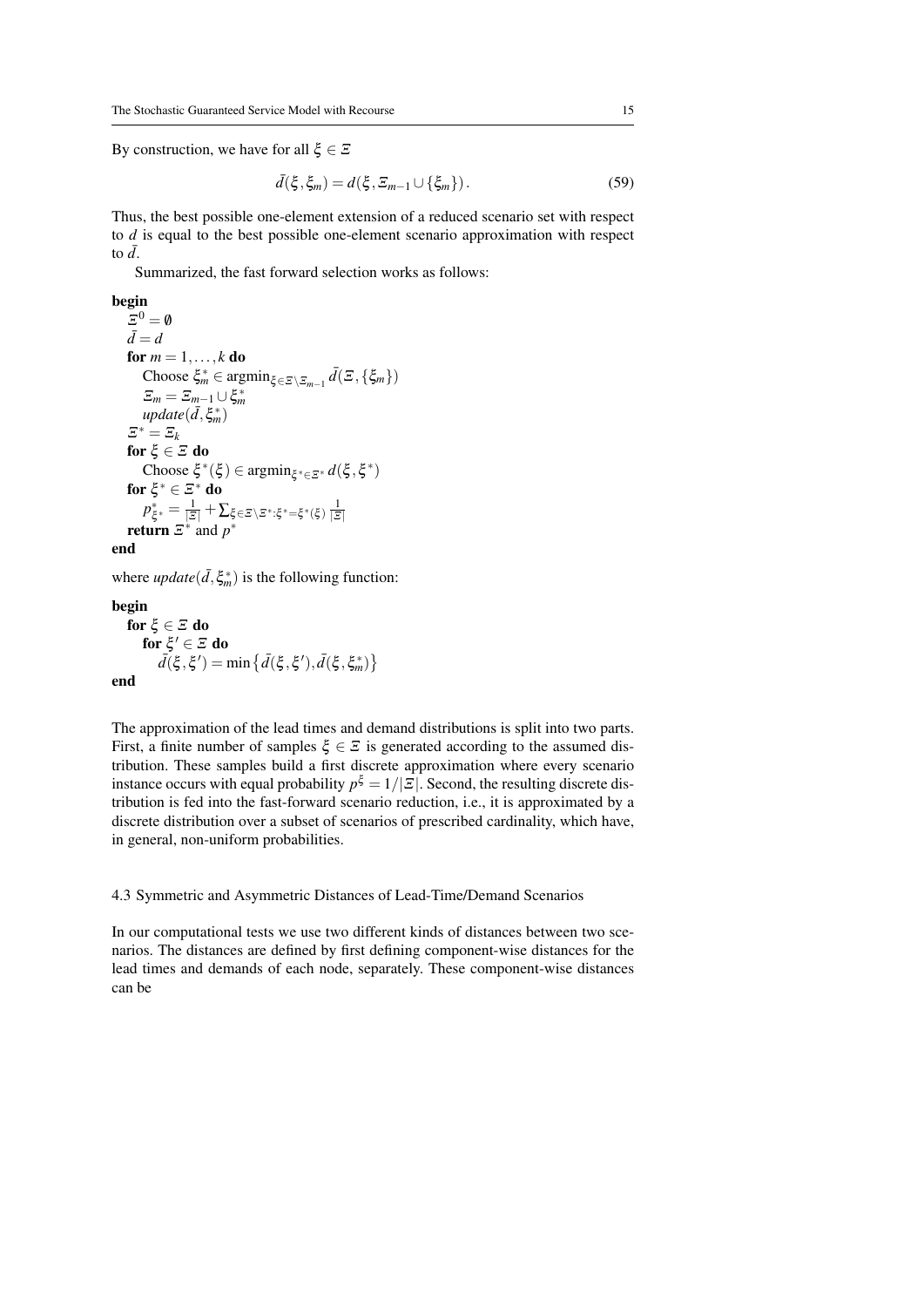- transformed into a distance between complete scenarios by computing the Euclidean norm of the components' distances or
- used for a component-wise scenario reduction whenever the lead time/demand distribution is the product of the components' distributions (this is what we did in the simulations in section 5).

The first distance we will refer to as the *symmetric distance*. For the lead time component we define

$$
d(L_i^1, L_i^2) = |L_i^1 - L_i^2|.
$$
\n(60)

Since the demand component of a scenario in a node consists of different demand rates  $\alpha$  for every time interval, we have to compare piecewise linear functions. We assume an equidistant discretization of time (e.g., in weeks) and a piecewise linear demand (e.g., constant demand rates in each week). Let the time intervals of linearity be numbered with increasing time by  $r \in R$  (e.g., week numbers).

We will use a discount parameter  $\Delta$  that depends on the length of the linear pieces of the demand. The motivation is as follows: Since any forecasting error has consequences for the complete remaining time, its influence is smaller if the error occurs later. In our experiments we used  $\Delta = 2$  for a time discretization in months. The order  $\Psi_i^1(x_i) > \Psi_i^2(x_i)$  depends on the  $x_i$ , since  $\Psi_i^{\omega}(x_i)$  is piecewise linear. We separately compare the demand rates  $\alpha^{\omega,r}$  on the different domains of linearity and assign a weigth to each difference. The higher *r*, the further in the future the demand rate is realized, and differences for high values of *r* get a lower weight in the total distance calculation than the ones at the beginning of the forecast period. This way, scenarios that only differ in later time intervals are considered closer than scenarios that differ in earlier time intervals. We formally define the distance between demand  $\Psi_i^1$  and  $\Psi_i^2$ of two scenarios 1 and 2 as

$$
d(\Psi_i^1, \Psi_i^2) = \sum_{r=0}^{R-1} \left| \frac{\alpha_i^{1,r} - \alpha_i^{2,r}}{\Delta^r} \right|,
$$
 (61)

where  $\alpha_i^{\omega,r}$  denotes the demand rate during time interval with index *r* (e.g., during the *r*th week) in scenario  $ξ<sup>ω</sup>$ .

There is another option that leads to asymmetric distances. The idea is to anticipate that the approximation is constructed for the use in a stochastic optimization problem. Thus, we would like to find the approximation that yields the least change in the result of the optimization. To decide which scenario is more important for optimization, we need some information about the costs that occur in case of stockholding and in case of stock out. We have this information given as parameter *h<sup>i</sup>* , costs for holding one piece in stock, and *c<sup>i</sup>* costs for having a stockout of one piece.

This way, we can define the *asymmetric distance between the lead time components of two scenarios* as

$$
d(L_i^1, L_i^2) = |L_i^1 - L_i^2| \frac{c_i}{h_i}
$$
 if  $L_i^1 > L_i^2$ , (62)

$$
d(L_i^1, L_i^2) = |L_i^1 - L_i^2| \frac{h_i}{c_i}
$$
 otherwise. (63)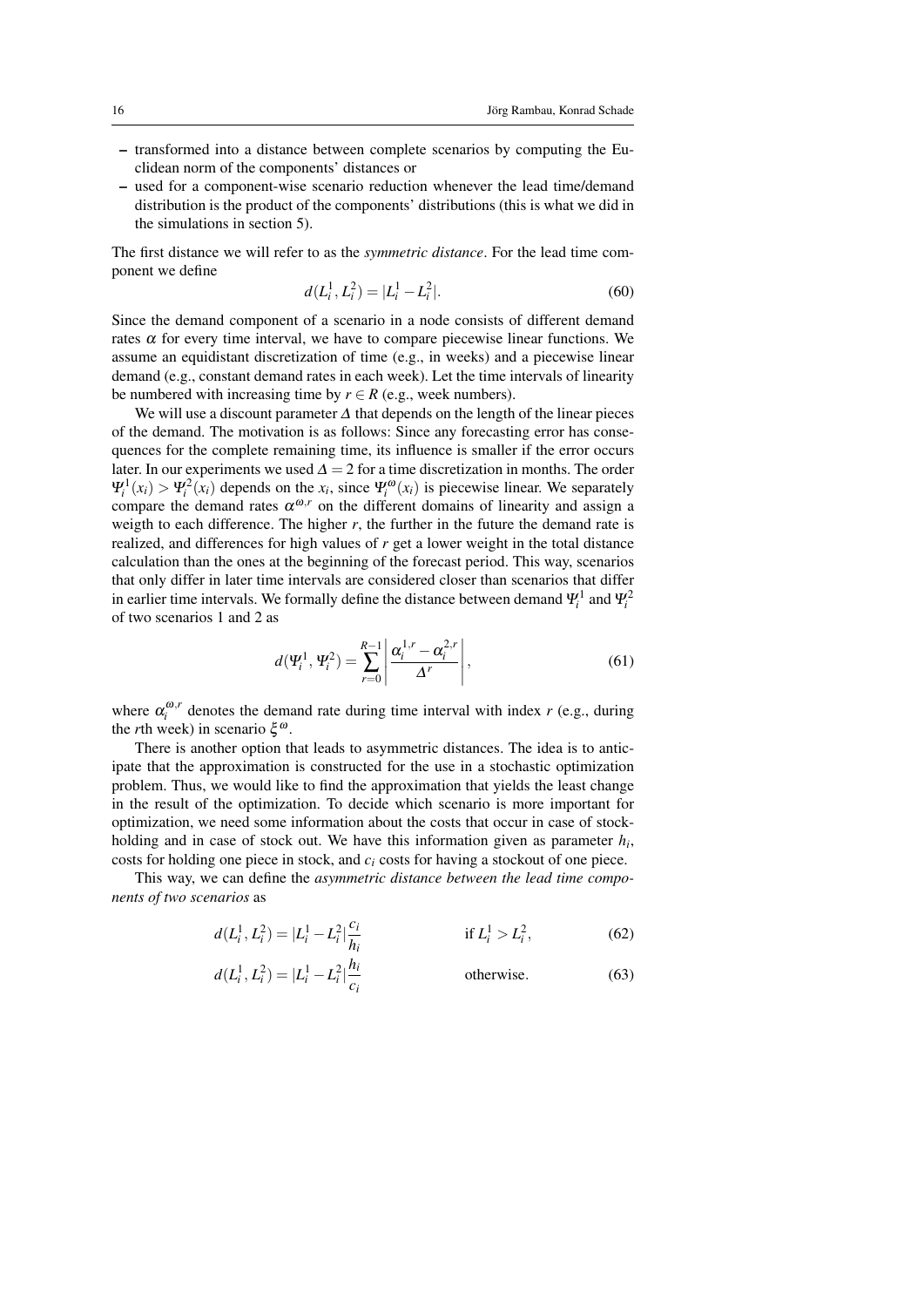The definition of asymmetric distance between the demand components of two scenarios is based on the same idea. We define the following *asymmetric distance between the demand components of scenarios*:

$$
d(\Psi_i^1, \Psi_i^2) = \sum_{r=0}^{R-1} \left| \frac{\alpha_i^{1,r} - \alpha_i^{2,r}}{\Delta^r} \right| \frac{c_i}{h_i} \qquad \text{if } \alpha_i^{1,0} > \alpha_i^{2,0}, \qquad (64)
$$

$$
d(\Psi_i^2, \Psi_i^1) = \sum_{r=0}^{R-1} \left| \frac{\alpha_i^{1,r} - \alpha_i^{2,r}}{\Delta^r} \right| \frac{h_i}{c_i}
$$
 otherwise. (65)

The distance between complete scenarios  $\xi^1$  and  $\xi^2$ , in both the symmetric and asymmetric case, can now be defined as

$$
d(\xi^1, \xi^2) = \sqrt{\sum_{i \in N(G)} \left( d(L_i^1, L_i^2)^2 + d(\Psi_i^1, \Psi_i^2)^2 \right)}.
$$
 (66)

Alternatively, if the components are stochastically independent, we can perform scenario reduction component-wise. This way, a complete scenario in the reduced scenario set is a combination of scenario components from the reduced sets of scenario components.

The asymmetric reduction does not necessarily approximate the distribution itself as faithfully as the reduction technique based on symmetric distances. We get a bias in our approximation that depends on the fraction of *h<sup>i</sup>* and *c<sup>i</sup>* . It will be shown in the next section that this biased reduction is indeed a better approximation to the solution of the optimization problems because it takes into account the cost of a decision in a certain scenario. To the best of our knowledge, this is not a standard method in the Stochastic Programming literature. Although we have not yet any further evidence beyond the problem studied in this paper, we conjecture that objective-aware scenario reduction might be worth a try in other contexts, too.

## 5 Simulation Experiments on Real Data

We performed comprehensive computational tests on real-world data from our partner. All computational results report costs incurred by a method in a discrete-time simulation.

## 5.1 Discretization of Time

The SGSM can only take finite discrete distributions of lead times and demands. Moreover, all scenarios of the demand distributions must be represented by piecewise linear approximations in order to obtain an MILP formulation for the SGSM.

Our partner forecasts the demand for one month. The data includes the expected total demand in the current month, the expected total demand in the coming month and so on. Thus, a straight-forward approach would be to approximate the demand linearly during one month. However: If we simply assume linearity of the demand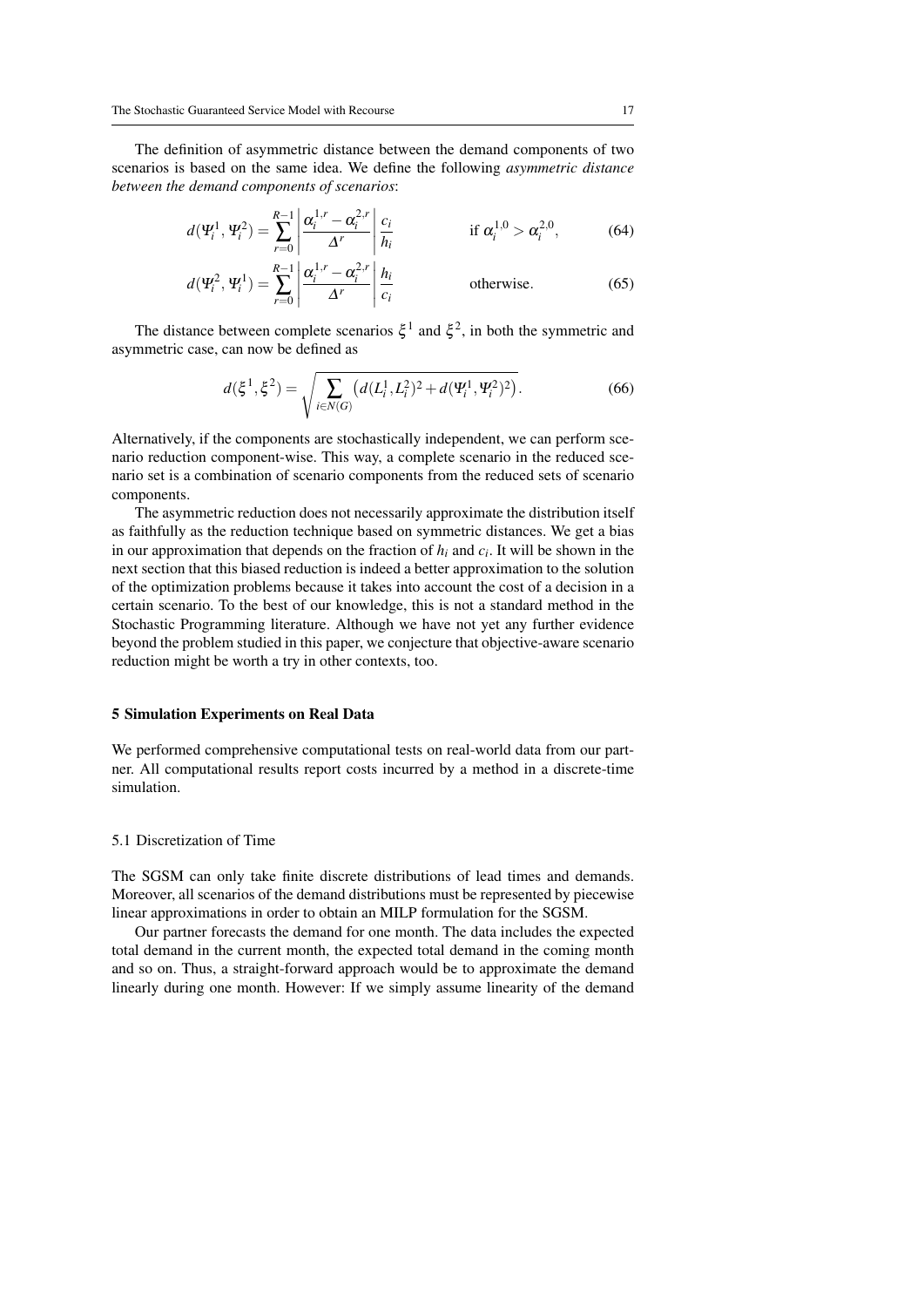during one month, then the rough discretization of time into months leads to demand scenarios with too little variation over time.

We can, of course, choose a finer discretization of time in weeks or days. The finer the discretization is, the more realistic the demand function becomes. In order to get a feeling for this influence, we generated random numbers representing the demand over one month or one week. Figure 1 shows an example of differences in the scenarios for discretization in months and in weeks.



Fig. 1 Different demand scenarios with discretization of time in month (dashed lines) and in weeks (solid lines)

A problem arises if the discretization of time becomes too small. The shorter the linear pieces in the demand functions, the more variables and constraints in the resulting MILP. This is the reason why the results in section 5.4 are all based on discretization in months or weeks. In our simulations, the discretization in days did not lead to substantial savings compared to the one in weeks. (Our simulation itself does not linearize the demand.)

Besides the time discretization, the number of scenarios included in the model is the other quantity that is critical for the mere size and therefore to the computing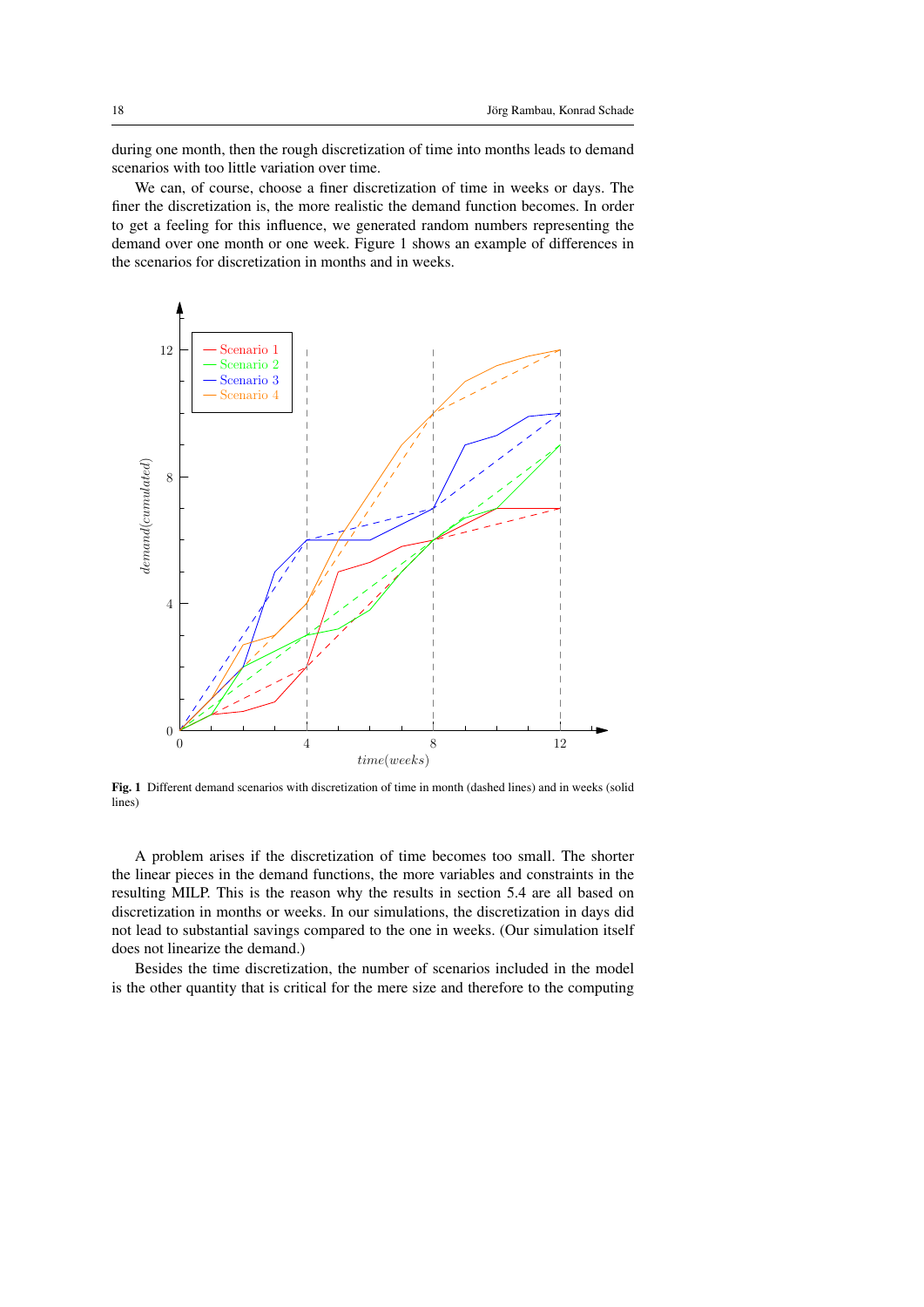time of the SGSM. Therefore, we checked the effectivity of the scenario reduction methods in our tests.

## 5.2 Setup of the Simulation Experiments

We implemented a discrete-time simulation system with independent uniformly distributed random lead times and Poisson distributed demands at all nodes in order to compare the approximated expected long-term dynamic costs incurred by various (*s*,*S*)-policies. The policies only differ in the method to compute *s* for each node.

We investigated two things:

- 1. How do the parameter settings for scenario generation and scenario reduction influence the long-term cost in the simulation?
- 2. How does the SGSM with good parameter settings compare with competing algorithms to optimize safety stock?

For the solution of the SGSM we used Sample Average Approximation (SAA) with subsequent scenario reduction according to the old and new techniques Section 4.1 with discount parameters  $\Delta = 2$  and  $\Delta = 1.25$  for a time discretization in months and weeks, respectively. In order to assess the best parameter settings of our scenario reduction, we computed the simulation results for various sizes of sampled and reduced scenario sets (see Section 4.2). The GSM was parameterized by the target service level: we investigated GSM with service levels that are frequently required at our partner's: 90 % and 96 %. These are denoted by GSM(90%) and GSM(96%). The decentralized policies DEZ(90%) and DEZ(96%) for the service levels of 90% and 96%, respectively, served as a benchmark for policies ignoring the network effects: In these models each location tries to reach the given service level target independently at the smallest cost.

All results reported in Section 5.4 refer to the average long-term cost returned from the respective ten simulation runs for a method under consideration. Since none of the methods is based on an exact model of the dynamic development of the system, each method produces individual systematic errors in the prediction of the longterm costs as soon as the environment does not satisfy all the respective assumptions. Therefore, we chose to make all cost comparisons in a common simulation environment rather than in one of the safety-stock models. We chose a simulation environment that matches the real situation at our partner's as closely as possible. This way we could assess best the real-world impact of the different model approximations and the different computational approximations made in the various methods to compute safety stocks.

All calculations were carried out on a standard PC (CPU: *Intel(R) Core(TM) 2 Quad CPU Q9559 @ 2.83 GHz*, Mem: *8GB RAM*) using ubuntu 4.4.3.

#### 5.3 Test Data

The data used in the simulation is a real-world data set from our partner. The warehouse network is a star-shaped two-echelon spare parts distribution system. It has one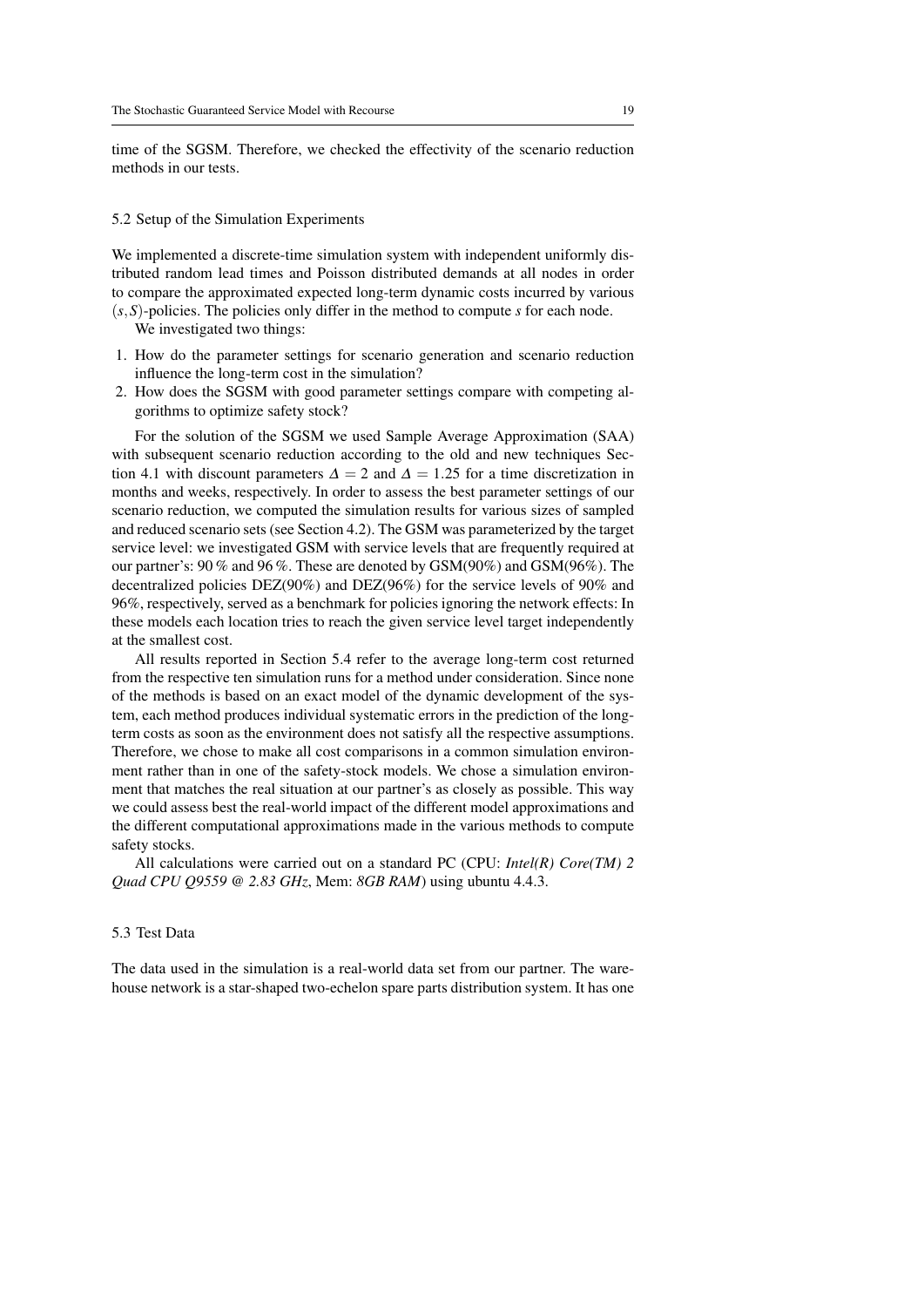master warehouse (no. 0) and seven warehouses (nos.  $1-7$ ) for end customer service. The model SGSM is not restricted to this special structure; it can be applied to any acyclic network structure by straightforward modifications.

For our tests we used the same benchmark data set (inventory costs and demand intensities for 1127 spare parts) as in [14]. We used cost coefficients from cost estimates of our partner for inventory cost and the piece-based so-called "non-sales" cost, that determine the recourse cost coefficients. Since these cost coefficients depend on the part, there are too many of them to be listed here.

We used a simulation horizon of 25 months. The end-customer demands were Poisson distributed. The intensities were estimated from historical data. The lead times were uniformly distributed in an interval from  $80\%$  through  $120\%$  around the expected value. The scenario sets were generated as products of independently sampled lead-time and demand scenarios over all nodes. Each policy was confronted with identical sets of lead time and demand samples. Inventory was always controlled by an (*s*,*S*)-policy. The values for *s* were chosen by the models under consideration. Demands had to be fulfilled (backorders with higher priority) whenever possible. Depending on the experiment, unmet demand was backlogged or considered lost. The order quantity was taken from our partner data. Our simulation did not allow for faster delivery than the service times computed by the models.

Because of the limited complexity of the network topology, all instances could be solved in less than an hour for the benchmark assortment of 1127 parts by the MILP solver gurobi 3.0 (set to an optimality gap of five percent). More accuracy made computations slower but did not gain much with respect to the long-term cost of the resulting policy.

## 5.4 Computational Results

We first tested the SGSM with many different cardinalities of generated and reduced scenario sets between 1 and 1000, the range in which computations times were viable.<sup>2</sup> Table 1 shows a small selection of the results that show the effectiveness of the reduction methods. The results presented in this table are the average long-term costs of ten simulation runs. The safety stocks were determined by the SGSM, where  $\mathfrak{m} \rightarrow k$ " indicates that at each node *n* lead time and *n* demand scenarios were generated and reduced to *k* lead time and *k* demand scenarios. The lead times and demands were identical in all the simulations.

We can see an enormous reduction in the total costs by applying the reduction techniques introduced in section 4. In the case of generating only three scenarios we observe a very high variability in the costs over the ten simulation runs. During ten simulations, the minimal total costs were 16 379, and the maximal total costs were 33 546. Applying the symmetric/asymmetric reduction technique the minimal total

 $2\;$  In practice, before implementing a safety-stock computation based on the SGSM, it seems advisable to test an increasing number of scenarios (generated and reduced) until simulation results do not significantly change anymore or until the computation times become prohibitive. We know of no method that would allow an a-priori estimation of the number of scenarios necessary for an SGSM instance to guarantee a prescribed optimality gap compared to the SGSM instance with the underlying (non-finite) distributions.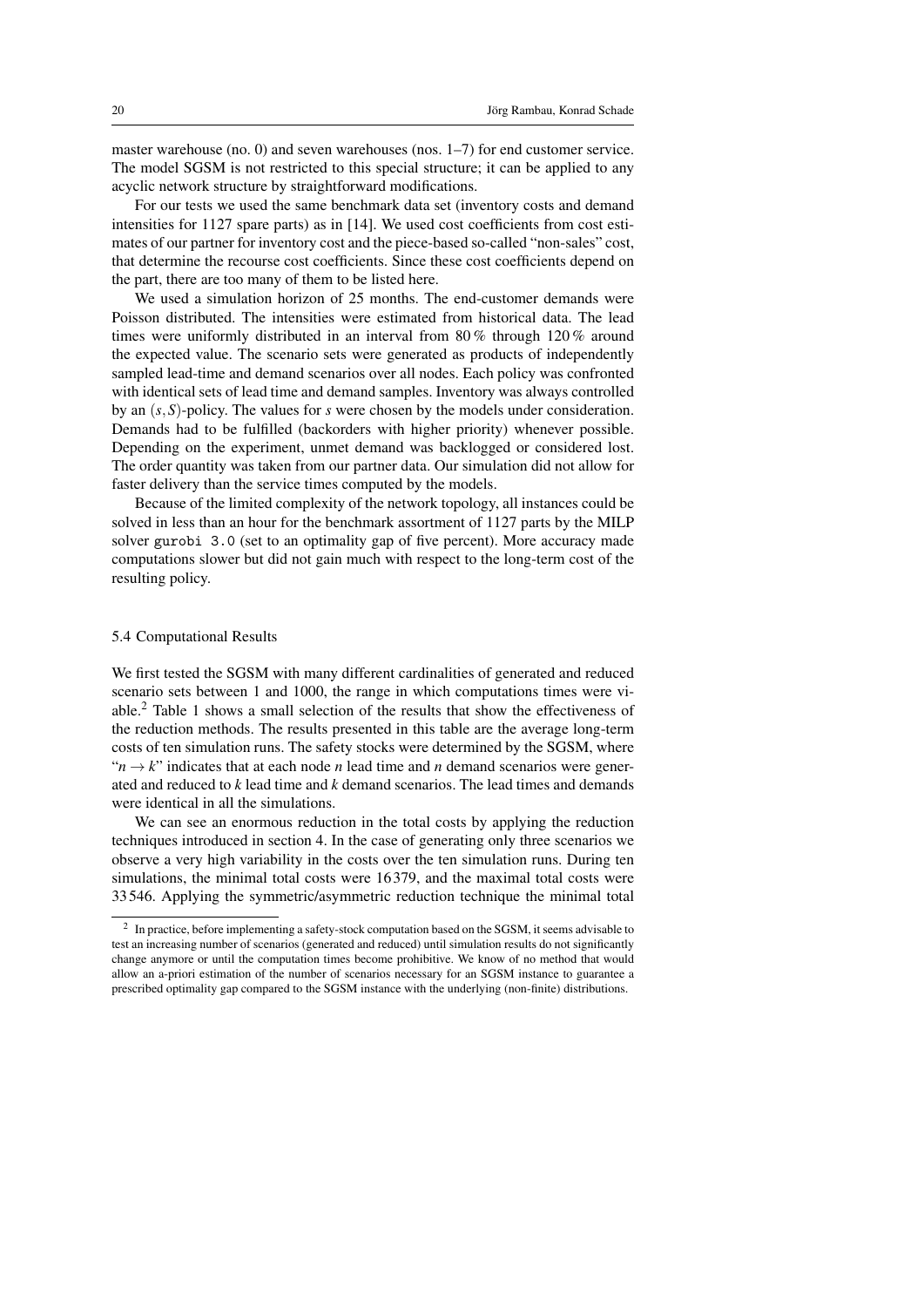| <b>Reduction</b>                                    | <b>Inventory Cost</b> | <b>Recourse Cost</b> | <b>Total Costs</b> |
|-----------------------------------------------------|-----------------------|----------------------|--------------------|
| <b>SGSM</b> $(3 \rightarrow 3)$ , months, <b>no</b> | 1273                  | 20958                | 22183              |
| $SGSM(50 \rightarrow 3)$ , months, sym              | 1368                  | 5799                 | 7168               |
| $SGSM(50 \rightarrow 3)$ , months, asym             | 1487                  | 1877                 | 3364               |
| $SGSM(50 \rightarrow 50)$ , months, no              | 1660                  | 1.528                | 3188               |

Table 1 Results of the SGSM with different scenario reduction techniques

costs were 6 622/3 246 and the maximal total costs were 7 606/3 546, respectively. The costs occurring in the single simulation runs are listed in appendix B.

These results show that applying scenario reduction leads to a much lower variability in the costs because also scenarios with small probability are taken into account. We can see that the results for the asymmetric reduction are quite close to those where all the fifty generated scenarios are included in the model.

Table 2 includes the service levels in the different locations during the first of the ten simulation runs.

Table 2 Comparison of service levels (%)

| Warehouse      | no $3 \rightarrow 3$ | symmetric $50 \rightarrow 3$ | <b>asymmetric</b> $50 \rightarrow 3$ asym | no $50 \rightarrow 50$ |
|----------------|----------------------|------------------------------|-------------------------------------------|------------------------|
| $\overline{0}$ | 75.4                 | 85.4                         | 73.1                                      | 88.9                   |
|                | 92.4                 | 94.4                         | 95.6                                      | 96.8                   |
| 2              | 92.5                 | 94.1                         | 95.3                                      | 96.3                   |
| 3              | 92.1                 | 94.2                         | 95.2                                      | 97.0                   |
| 4              | 92.0                 | 94.1                         | 95.1                                      | 96.2                   |
|                | 93.0                 | 94.8                         | 96.6                                      | 97.5                   |
| 6              | 92.0                 | 94.0                         | 96.1                                      | 96.3                   |
|                | 92.9                 | 95.0                         | 95.9                                      | 97.0                   |

The service levels in table 2 show the differences between the symmetric and the (new) asymmetric reduction technique. The asymmetric technique takes into account that for many parts the quotient  $h_i/c_i$  is greater for the leaf warehouses than for the master warehouse. Therefore, for the symmetric technique we get a higher service level at the master warehouse (no. 0), but lower service levels at the warehouses  $(nos. 1–7)$ .

Simulating the situation modeled in the SGSM with simple recourse leads to the results listed in table 3.

This table includes the average costs over ten simulation runs of the different approaches. Here we calculated the order points *s* using all the different methods and ran the simulation ten times with different lead times and demands. For all different approaches the lead times and demands in the simulations were identical.

The results for the decentralized method are worse than the results when the order points are calculated by the GSM. Using one of the listed SGSM approaches leads to a cost reduction of 30% and more. Again, the asymmetric scenario reduction dominates the symmetric one. Another important aspect to notice is that the results using a discretization of time in weeks are remarkably better than results using a discretiza-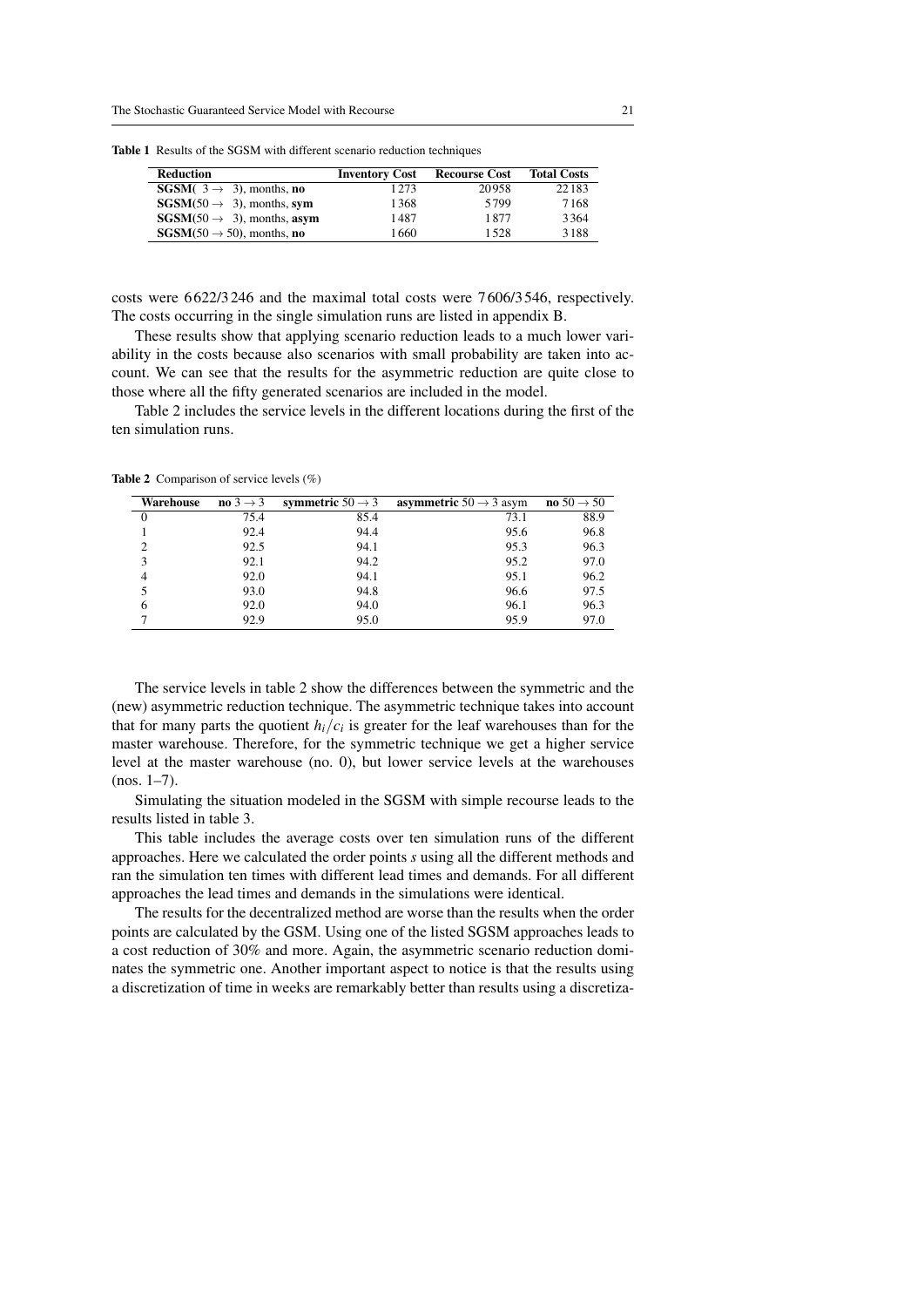| Model                                            | <b>Inventory Cost</b> | <b>Recourse Cost</b> | <b>Total Cost</b> |
|--------------------------------------------------|-----------------------|----------------------|-------------------|
| $(1)$ DEZ $(90\%)$                               | 2512                  | 2012                 | 4525              |
| $(2)$ DEZ $(96\%)$                               | 2987                  | 1019                 | 4006              |
| $(3)$ GSM(90%)                                   | 2497                  | 1832                 | 4329              |
| (4) $GSM(96\%)$                                  | 2983                  | 963                  | 3946              |
| $(5)$ SGSM $(50)$ , months                       | 1555                  | 1474                 | 3029              |
| (6) $SGSM(200 \rightarrow 50)$ , months, sym     | 1561                  | 1498                 | 3058              |
| (7) $SGSM(200 \rightarrow 50)$ , months, asym    | 1690                  | 1282                 | 2972              |
| (8) $SGSM(200 \rightarrow 1)$ , months           | 1466                  | 1410                 | 2876              |
| (9) $SGSM(200 \rightarrow 50)$ , weeks, sym      | 1867                  | 893                  | 2761              |
| $(10)$ SGSM $(200 \rightarrow 50)$ , weeks, asym | 1884                  | 808                  | 2692              |

Table 3 Results of simulation with uniformly distributed lead times and Poisson distributed demands

tion in month. Results for each of the ten simulation runs for Model (4) and (10) can be found in appendix B.

In Method (8) a special heuristic is applied (different from the fast forward reduction) that tries to find a critical scenario for the lead time and the demand for every location. This shows that much of the problem's structure can be encoded into a single scenario. This heuristic works properly for the discretization in months and may be extended to finer discretization. This is work in progress.

The resulting service levels for the different methods in the first simulations are shown in table 4.

Table 4 Comparison of service levels (%)

| Warehouse | $\left(1\right)$ | (2)  | (3)  | (4)  | (5)  | (6)  | (7)  | (8)  | (9)  | (10) |
|-----------|------------------|------|------|------|------|------|------|------|------|------|
| 0         | 94.1             | 96.0 | 94.2 | 96.3 | 78.9 | 89.7 | 90.0 | 71.3 | 92.4 | 89.8 |
|           | 97.6             | 98.5 | 97.7 | 98.4 | 96.7 | 96.8 | 96.9 | 96.8 | 97.2 | 97.3 |
| 2         | 97.1             | 98.0 | 97.1 | 97.9 | 96.4 | 96.6 | 96.7 | 96.6 | 96.9 | 96.9 |
| 3         | 97.4             | 98.3 | 97.5 | 98.3 | 96.7 | 97.0 | 97.0 | 97.0 | 97.6 | 97.8 |
| 4         | 97.4             | 98.1 | 97.4 | 98.1 | 96.5 | 96.5 | 96.6 | 96.4 | 96.8 | 96.8 |
| 5         | 98.4             | 99.1 | 98.4 | 99.1 | 97.4 | 97.5 | 97.5 | 97.2 | 97.8 | 97.7 |
| 6         | 97.1             | 98.0 | 97.1 | 98.1 | 96.5 | 96.7 | 96.7 | 96.1 | 96.7 | 96.7 |
|           | 97.4             | 98.3 | 97.4 | 98.2 | 97.2 | 97.3 | 97.5 | 97.5 | 97.6 | 97.7 |

The differences in the service levels of the symmetric and the asymmetric reduction are no longer substantial. The reason is that now the number of scenarios in the set  $\mathbb{E}^*$  is much higher; thus, both approaches lead to a good approximation of the distribution and its impact on resulting service levels.

As table 3 shows, the differences in the resulting costs are still remarkable. This is due to more scenarios in the more relevant parts of the distribution in the asymmetric reduction (high lead times and demands if  $h_i/c_i$  is low and vice versa).

The results of simulations of the SGSM with external suppliers from which missing parts can be ordered and lost sales (introduced in subsection 2.3) are listed in Table 5:

The simulation works different to the one applied in Tables 1–4. Here the demand that cannot be delivered immediately from the warehouses (nos. 1–7) to the end cus-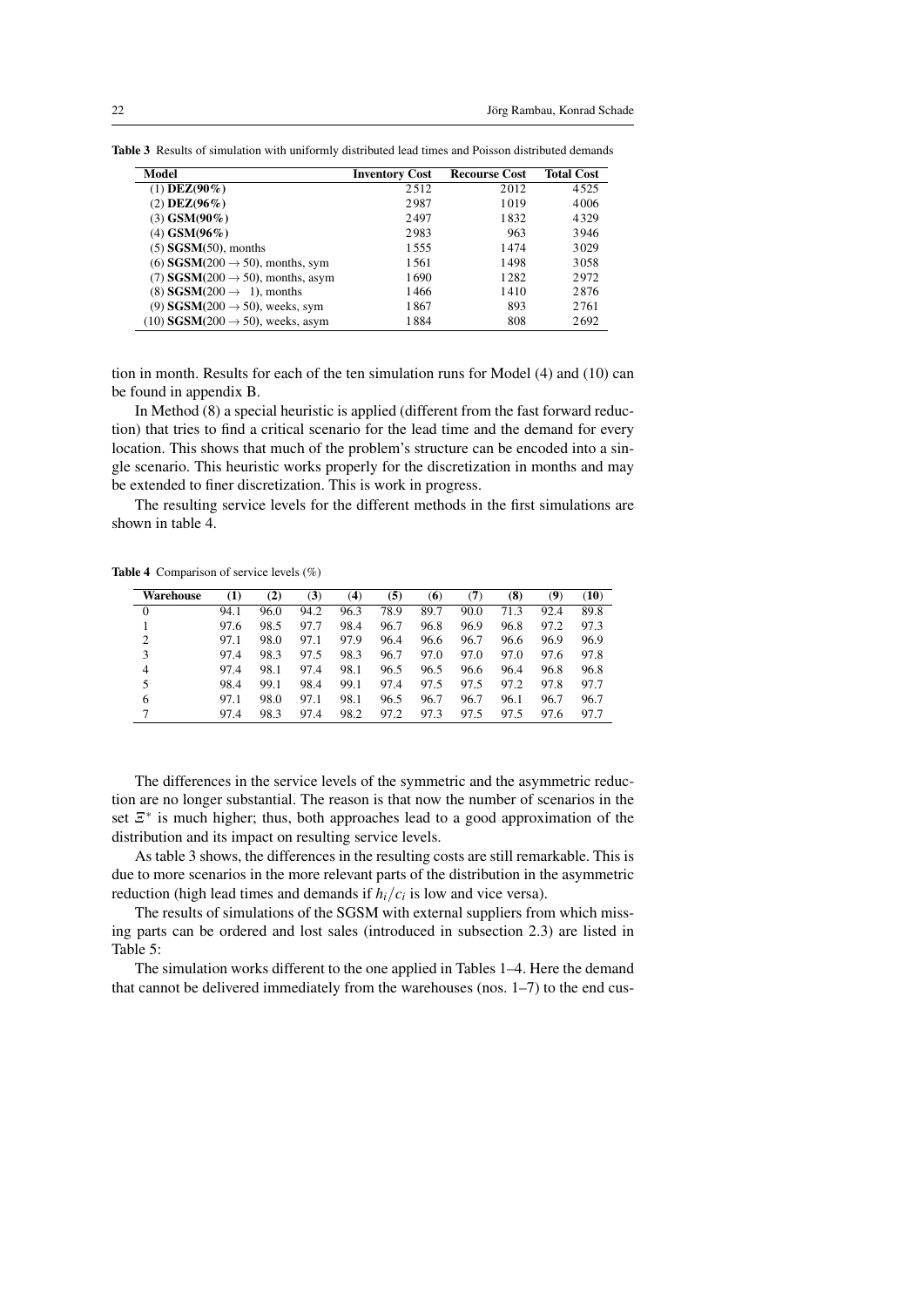| <b>Table 5</b> Results of simulation with external suppliers |  |  |  |
|--------------------------------------------------------------|--|--|--|
|--------------------------------------------------------------|--|--|--|

| Method                                              | <b>Inventory costs</b> | <b>Recourse Costs</b> | <b>Total Costs</b> |
|-----------------------------------------------------|------------------------|-----------------------|--------------------|
| $(1)$ DEZ $(90\%)$                                  | 2295                   | 1314                  | 3609               |
| $(2)$ DEZ $(96\%)$                                  | 2472                   | 1131                  | 3602               |
| $(3)$ GSM $(90\%)$                                  | 2268                   | 1311                  | 3580               |
| $(4)$ GSM $(96\%)$                                  | 2451                   | 1121                  | 3573               |
| (5) SGSM(100 $\rightarrow$ 100), weeks              | 2295                   | 793                   | 3088               |
| (6) <b>SGSM</b> (200 $\rightarrow$ 50), weeks, sym  | 2272                   | 868                   | 3 1 4 0            |
| (7) <b>SGSM</b> (200 $\rightarrow$ 50), weeks, asym | 2230                   | 689                   | 2920               |
| (8) $SGSM(300 \rightarrow 75)$ , weeks, sym         | 2384                   | 859                   | 3243               |
| (9) <b>SGSM</b> (300 $\rightarrow$ 75), weeks, asym | 2230                   | 608                   | 2838               |

tomers is lost. If the warehouses have not enough stock to deliver the ordered parts, there is the possibility to buy these parts from an external supplier. This recourse action causes costs depending on the distance between the warehouse and the external supplier. The supplier himself has limited stock so that the warehouses are not able to order any amount from them. If a demand at a warehouse can be neither delivered from stock nor ordered from an external supplier, the demand is lost.

Internal orders (from a warehouse to the master warehouse) are still backlogged, and the master warehouse delivers the demand as soon as possible to the ordering warehouse. The ordering costs and the capacities of the external suppliers are not included in the data of our partner, so we had to set them artificially.

As we can see in the results of Table 5, the decentralized model and the GSM perform much better in the case with only one kind of uncertainty (demand uncertainty) than in the case of both lead time and demand uncertainty. The SGSM still outperforms the deterministic models achieving 10–20% of cost savings. Table 6 show the resulting service levels of the different methods.

| Warehouse      | (1)  | (2)  | (3)  | $\left( 4\right)$ | (5)  | (6)  | (7)  | (8)  | (9)  |
|----------------|------|------|------|-------------------|------|------|------|------|------|
| $\overline{0}$ | 84.9 | 87.2 | 85.0 | 87.6              | 88.2 | 88.2 | 88.0 | 88.7 | 88.8 |
|                | 94.2 | 94.3 | 94.2 | 94.3              | 94.5 | 94.5 | 94.6 | 94.6 | 94.6 |
| 2              | 94.1 | 94.1 | 94.0 | 94.1              | 94.3 | 94.3 | 94.3 | 94.3 | 94.4 |
| 3              | 94.4 | 94.5 | 94.4 | 94.5              | 94.7 | 94.7 | 94.7 | 94.7 | 94.7 |
| 4              | 93.9 | 94.0 | 93.9 | 94.0              | 94.1 | 94.1 | 94.1 | 94.2 | 94.2 |
| 5              | 94.3 | 94.5 | 94.3 | 94.5              | 94.7 | 94.8 | 94.8 | 94.8 | 94.8 |
| 6              | 93.6 | 94.0 | 93.6 | 93.9              | 94.0 | 94.0 | 94.0 | 94.0 | 94.0 |
| 7              | 94.1 | 94.2 | 94.1 | 94.3              | 94.4 | 94.5 | 94.4 | 94.5 | 94.5 |

Table 6 Comparison of service levels (%)

Here the service levels of the SGSM approaches are very similar to those of the decentralized model and the GSM, both with a prescribed service level of 96%. The costs in table 5 tell us that the SGSM treats different parts differently, while the GSM and the decentralized model cover 96% of the demand for every part, no matter what the costs  $h_i$  and  $c_{ji}$  are. This is the reason why the order points calculated by the SGSM can lead to lower inventory costs and recourse costs at the same time.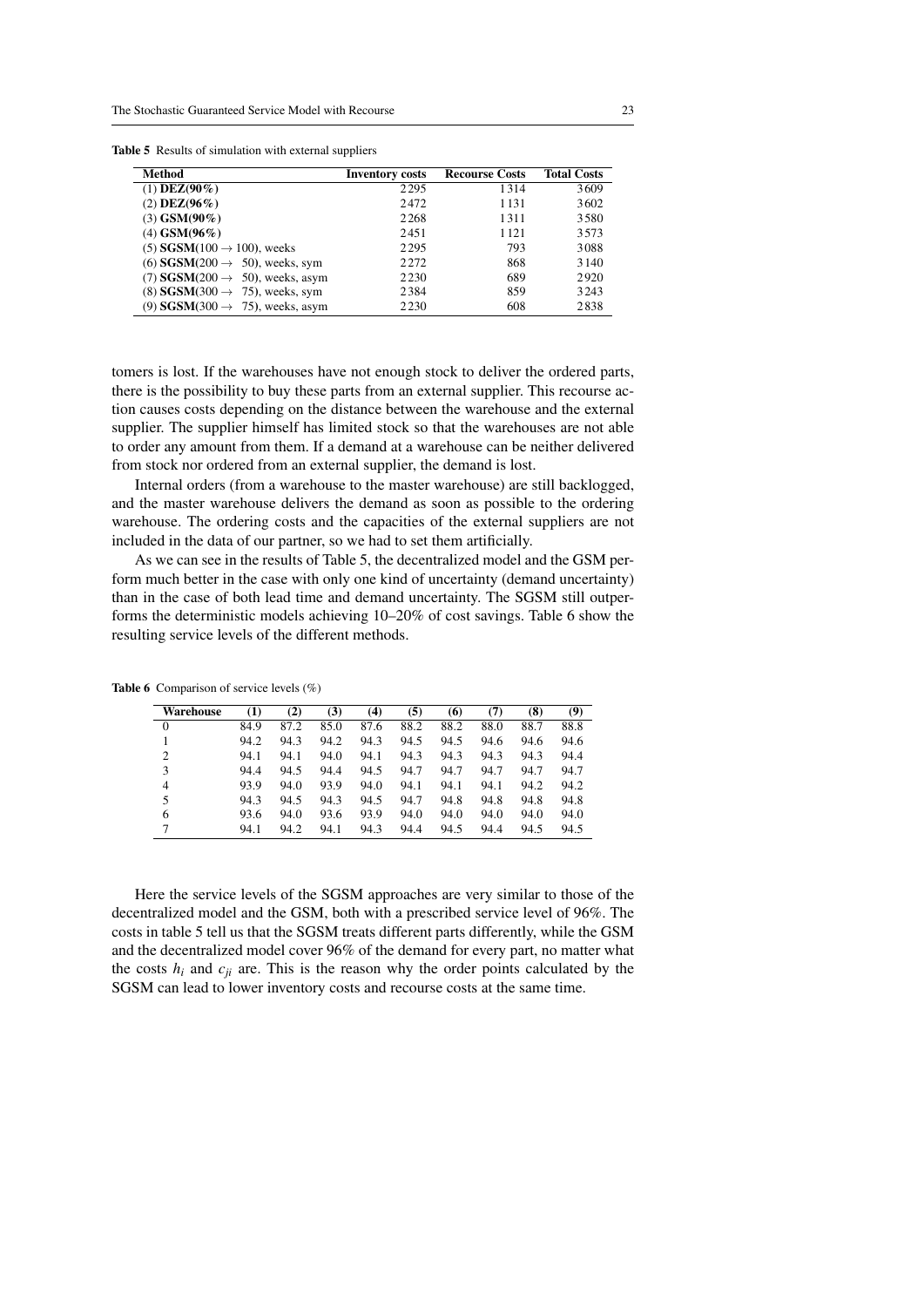Last we want to compare our model to a model that was introduced by Doğru, de Kok and van Houtum, see [4]. In the following we will refer to this model as DoKoHo. In the simulation we need to apply fix lead times as this is one assumption of the DoKoHo model. We simulate a situation that fits to the DoKoHo assumptions where demand is backlogged and there are penalty costs if a location is not able to deliver as demanded.

Table 7 shows the results of the simulation for the GSM, the SGSM, and DoKoHo. There are some different parameter settings for DoKoHo where the penalty costs used in the model are multiplied by a factor  $(\gamma)$ . The DoKoHo model outperforms the GSM but causes higher costs than the SGSM. The simulation of the different models lead to the service levels that are shown in table 8.

Table 7 Results of simulation with Poisson distributed demand and fix lead time

| Model                                      | <b>Inventory Cost</b> | <b>Recourse Cost</b> | <b>Total Cost</b> |
|--------------------------------------------|-----------------------|----------------------|-------------------|
| (1) DoKoHo $(\gamma = 1)$                  | 1451                  | 2.511                | 3961              |
| (2) DoKoHo $(\gamma = 5)$                  | 1817                  | 1.535                | 3352              |
| (3) DoKoHo $(\gamma = 10)$                 | 1955                  | 1387                 | 3342              |
| $(4)$ GSM 96%                              | 1835                  | 1980                 | 3815              |
| (5) SGSM 300 $\rightarrow$ 75, weeks, asym | 1058                  | 1630                 | 2688              |

Table 8 Comparison of service levels (%)

| Warehouse      | (1)  | (2)  | (3)  | (4)  | (5)  |
|----------------|------|------|------|------|------|
| 0              | 48.0 | 53.7 | 55.4 | 91.9 | 83.3 |
|                | 96.8 | 98.7 | 99.0 | 98.1 | 97.4 |
| $\overline{c}$ | 96.4 | 98.4 | 98.6 | 97.8 | 97.1 |
| 3              | 96.6 | 98.7 | 98.9 | 97.9 | 97.4 |
| 4              | 96.3 | 98.2 | 98.4 | 97.6 | 96.5 |
| 5              | 97.0 | 98.9 | 99.1 | 98.7 | 97.6 |
| 6              | 96.7 | 98.1 | 98.2 | 97.8 | 96.6 |
| 7              | 96.6 | 98.5 | 98.7 | 97.9 | 97.5 |

The reason for the very low service levels at the master warehouse using the DoKoHo model compared to the ones using GSM or SGSM can be explained easily. In the DoKoHo model there are no explicit service times guaranteed to the successors. But the lower performance of the master warehouse is considered when the successor's safety stock is calculated. In the simulation we use a service time of zero for this case thus the delivery of master warehouse is often late. As all penalty costs at the master warehouse are zero in the simulation, this does not affect the costs that we get applying the DoKoHo models.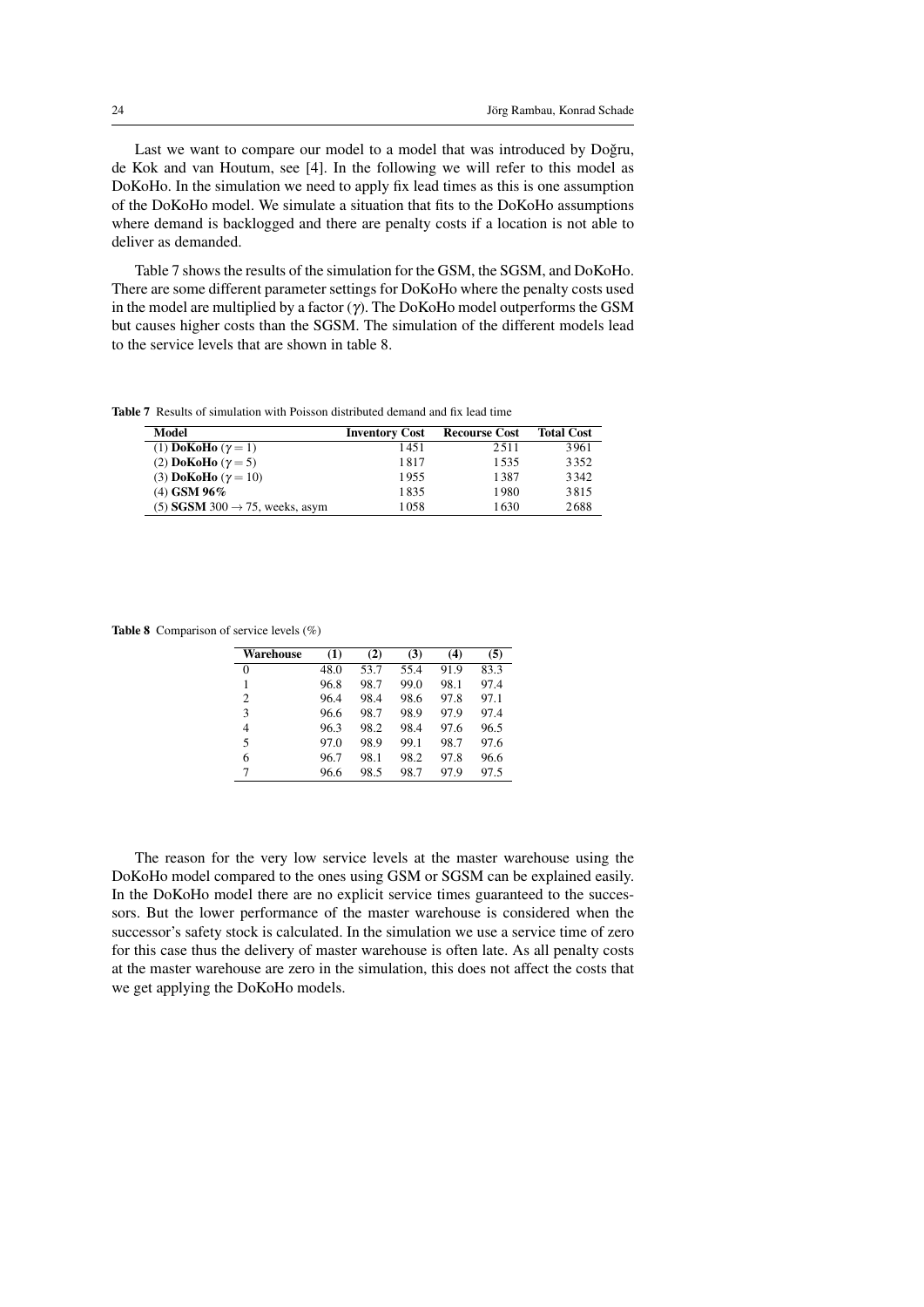#### 6 Conclusion

We have provided additional evidence that the Stochastic Guaranteed Service Model (SGSM), stochastic programming version of the Guaranteed Service Model (GSM), first introduced in [14], induces policies that outperform other policies for the computation of safety stock levels in a multi-echelon spare part distribution system of a large German car manufacturer. Moreover, we enhanced the simple-recourse SGSM by a recourse model that covers outsourcing in a more appropriate fashion by a transportation problem.

In order to take advantage of the SGSM, we could show in our simulations that the stochasticity needs to be captured by sufficiently large sample sizes: in our example we generated 200 scenarios most of the time and reduced them to 50 applying modified scenario reduction techniques. The resulting MILP models could be solved straight-forwardly in our example.

The SGSM makes some assumptions that are only approximations of reality (complete recourse, piecewise linear demand, exogenous lead time and demand distributions in internal nodes). However, our simulation was not restricted by these assumptions; it only checked the resulting policies, no matter what they assumed, and accounted for all the occurring costs. And in this quite realistic simulation experiment, the policies calculated with the SGSM performed extremely well. One reason for this is that the SGSM can have *structurally* different optimal solutions than the GSM: not all optimal SGSM solutions are extreme in the space of variables of the GSM. Thus the SGSM sometimes finds solutions that the GSM can never provide, no matter which target service level. And such solutions dominated the GSM solutions in our simulations.

#### **References**

- 1. Birge, J.R., Louveaux, F.: Introduction to Stochastic Programming. Springer (1997)
- 2. Clark, A., Scarf, H.: Optimal policies for a multi-echelon inventory problem. Management Science 6, 475–490 (1960)
- 3. Diaz, A., Fu, M.C.: Multi-echelon models for repairable items: A review. Document in Decision, Operations & Information Technologies Research Works http://hdl.handle.net/1903/2300, University of Maryland (2005). URL http://hdl.handle.net/1903/2300
- 4. Doğru, M., de Kok, A., van Houtum, G.: Optimal control of one-warehouse multi-retailer systems with discrete demand. Working paper (2005)
- 5. Graves, S., Willems, S.: Optimizing strategic safety stock placement in supply chains. Manufacturing & Service Operations Management 2(1), 68–83 (2000)
- 6. Heitsch, H.: Stabilitat und approximation stochastischer optimierungsprobleme. PhD dissertation, ¨ Humbold-Universitat zu Berlin (2007) ¨
- 7. Heitsch, H., Römisch, W.: Scenario reduction algorithms in stochastic programming. Computational Optimization and Applications 24, 187–206 (2003)
- 8. Henrion, R., Küchler, C., Römisch, W.: Discrepancy distances and scenario reduction in two-stage stochastic mixed-integer programming. JOURNAL OF INDUSTRIAL AND MANAGEMENT OP-TIMIZATION 4(2), 363–384 (2008)
- 9. Inderfurth, K.: Safety stock optimization in multi-stage inventory systems. International Journal of Production Economics 24(1-2), 103 – 113 (1991). DOI 10.1016/0925-5273(91)90157-O. URL http://www.sciencedirect.com/science/article/pii/092552739190157O
- 10. Inderfurth, K.: Safety stocks in multistage divergent inventory systems: A survey. international journal of production economics 35, 321–329 (1994)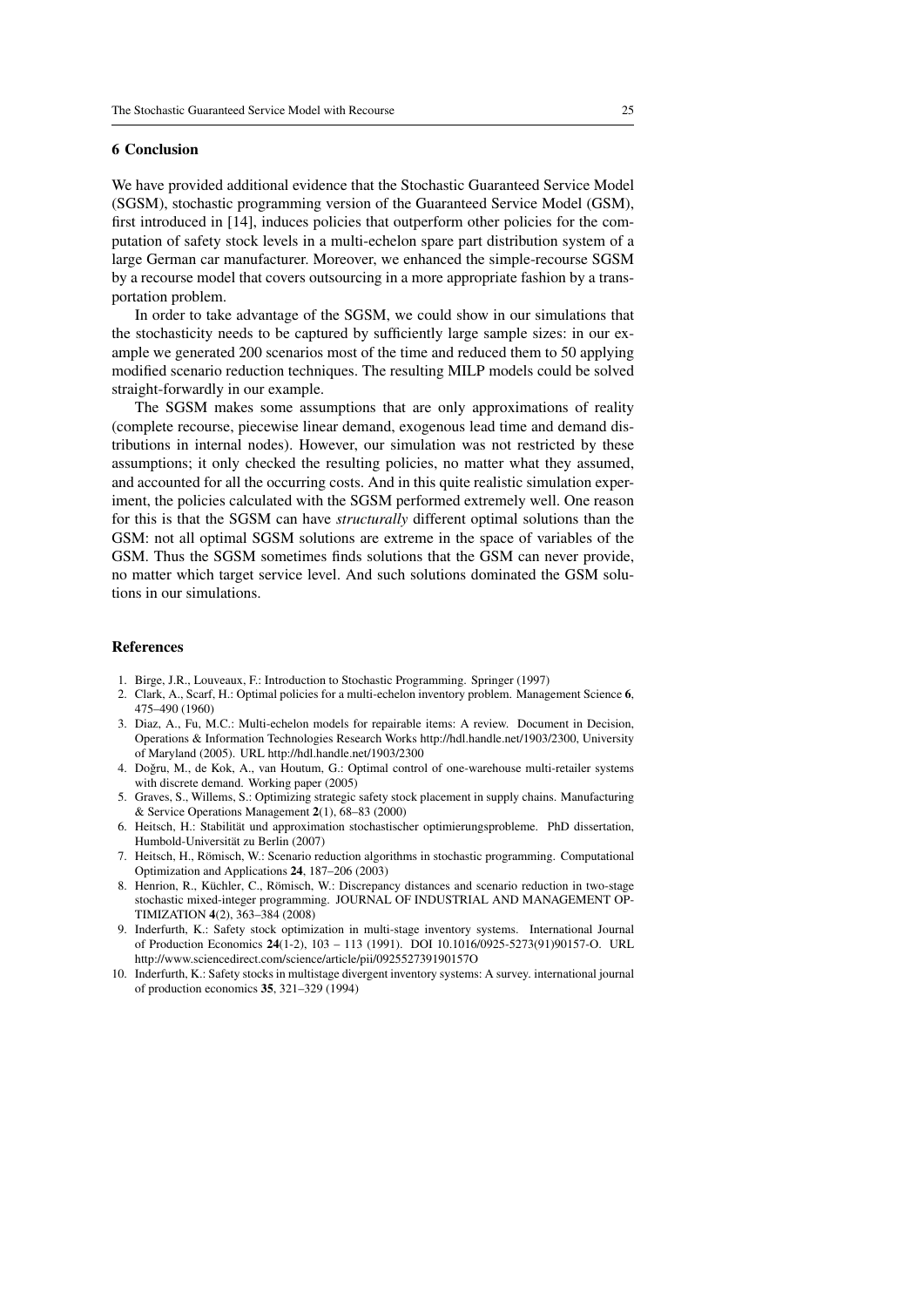- 11. K. Schade: Lagerhaltungsstrategie fur mehrstufige Lagerhaltung in der Automobilindustrie. Master's ¨ thesis, Universität Bayreuth (2008)
- 12. Magnanti, T., Shen, Z.J., Shu, J., Simchi-Levi, D., Teo, C.P.: Inventory placement in acyclic supply chain networks. Operations Research Letters 34, 228–238 (2006)
- 13. Minner, S.: Dynamic programming algorithms for multi-stage safety stock optimization. OR Spectrum 19, 261–271 (1997). URL http://dx.doi.org/10.1007/BF01539783. 10.1007/BF01539783
- 14. Rambau, J., Schade, K.: The stochastic guaranteed service model with recourse for multi-echelon warehouse management. In: Proceedings of the International Symposium on Combinatorial Optimization (ISCO 2010), *Electronic Notes in Discrete Mathematics*, vol. 36, pp. 783–790. Elsevier (2010). To appear
- 15. Shapiro, A.: Monte Carlo sampling methods. In: A. Ruszczynski, A. Shapiro (eds.) Stochastic Programming, *Handbooks in Operations Research and Management Science*, vol. 10, pp. 353 – 425. Elsevier (2003). DOI DOI: 10.1016/S0927-0507(03)10006-0
- 16. Sherbrooke, C.: Metric: A multi-echelon technique for recoverable item control. Operations Research 16, 122–141 (1968)
- 17. Simpson: In-process inventory. Operations Research 6, 863–873 (1958)

#### A Proof of Theorem 1

We repeat the theorem here for convenience.

**Theorem 1** *Let*  $(\Xi, p)$  *be a finite lead time/demand distribution with the total-order property and positive* demands. Let n<sup>target</sup> be a target service level. Moreover, let  $((s^{in})^{\text{GSM}}, (s^{in})^{\text{GSM}}, x^{\text{GSM}}, y^{\text{GSM}})$  be optimal *for the GSM with induced lead times*  $L^*_i \geq 0$  *and demand rates*  $\alpha^*_i > 0$ *. Then there are marginal expediting costs t<sup>i</sup> and marginal outsourcing costs c<sup>i</sup> such that for the corresponding SGSM the following solution induced by the GSM is optimal:*

| $(s_i^m)^{\text{SGSM}} = (s_i^m)^{\text{GSM}}$                                                                                                  | $\forall i \in N(G),$  | (67) |
|-------------------------------------------------------------------------------------------------------------------------------------------------|------------------------|------|
| $(s_i^{out})^{\text{SGSM}} = (s_i^{out})^{\text{GSM}}$                                                                                          | $\forall i \in N(G),$  | (68) |
| $x_i^{\text{SGSM}} = x_i^{\text{GSM}}$                                                                                                          | $\forall i \in N(G),$  | (69) |
| $v_i^{\text{SGSM}} = v_i^{\text{GSM}}$                                                                                                          | $\forall i \in N(G)$ , | (70) |
| $(r_i^{\omega})^{\text{SGSM}} = \max(0, L_i^{\omega} - x_i^{\text{SGSM}} + (s_i^{\text{in}})^{\text{SGSM}} - (s_i^{\text{out}})^{\text{SGSM}})$ | $\forall i \in N(G),$  | (71) |
| $(q_i^{\omega})^{\text{SGSM}} = \max(0, \alpha_i^{\omega} x_i^{\text{SGSM}} - y_i^{\text{SGSM}})$                                               | $\forall i \in N(G)$ . | (72) |

*Proof* We prove the assertion by constructing marginal expediting and outsourcing costs from the complementary slackness condition of a primal-dual optimal solution to the GSM. From this, we construct a primal-dual solution to the corresponding SGSM that satisfies complementary slackness condition of the SGSM.

We first list the GSM and its dual DGSM with the assumptions of this section (no integrality constraints, constant demand rates), where all variables appear on the left-hand side and all constants on the right-hand side. With this, the GSM reads as follows:

$$
\min_{i \in N(G)} h_i y_i \tag{73}
$$

$$
-s_i^{\text{out}} \qquad \qquad \geq -\bar{s}_i^{\text{out}} \ \forall i \in D(G), \tag{74}
$$

$$
s_j^{\text{in}} - s_i^{\text{out}} \qquad \qquad \ge 0 \qquad \forall ij \in A(G), \tag{75}
$$

$$
-s_i^{\text{in}} + s_i^{\text{out}} + x_i \qquad \geq L_i^* \quad \forall i \in N(G), \tag{76}
$$

$$
-\alpha_i^* x_i + y_i \ge 0 \qquad \forall i \in N(G), \tag{77}
$$

$$
s_i^{\text{in}}, s_i^{\text{out}}, \quad x_i, \quad y_i \ge 0 \qquad \forall i \in N(G). \tag{78}
$$

With dual variables  $\pi_i$ ,  $\rho_{ij}$ ,  $\sigma_i$ , and  $\tau_i$  corresponding in that order to the four sets of restrictions, the dual DGSM of the GSM, with restrictions ordered according to  $s_i^{\text{in}}$ ,  $s_i^{\text{out}}$ ,  $x_i$ ,  $y_i$  reads as follows:

$$
\max_{i \in D(G)} \left( -\bar{s}_i^{\text{out}} \right) \pi_i \qquad \qquad + \sum_{i \in N(G)} L_i^* \sigma_i \tag{79}
$$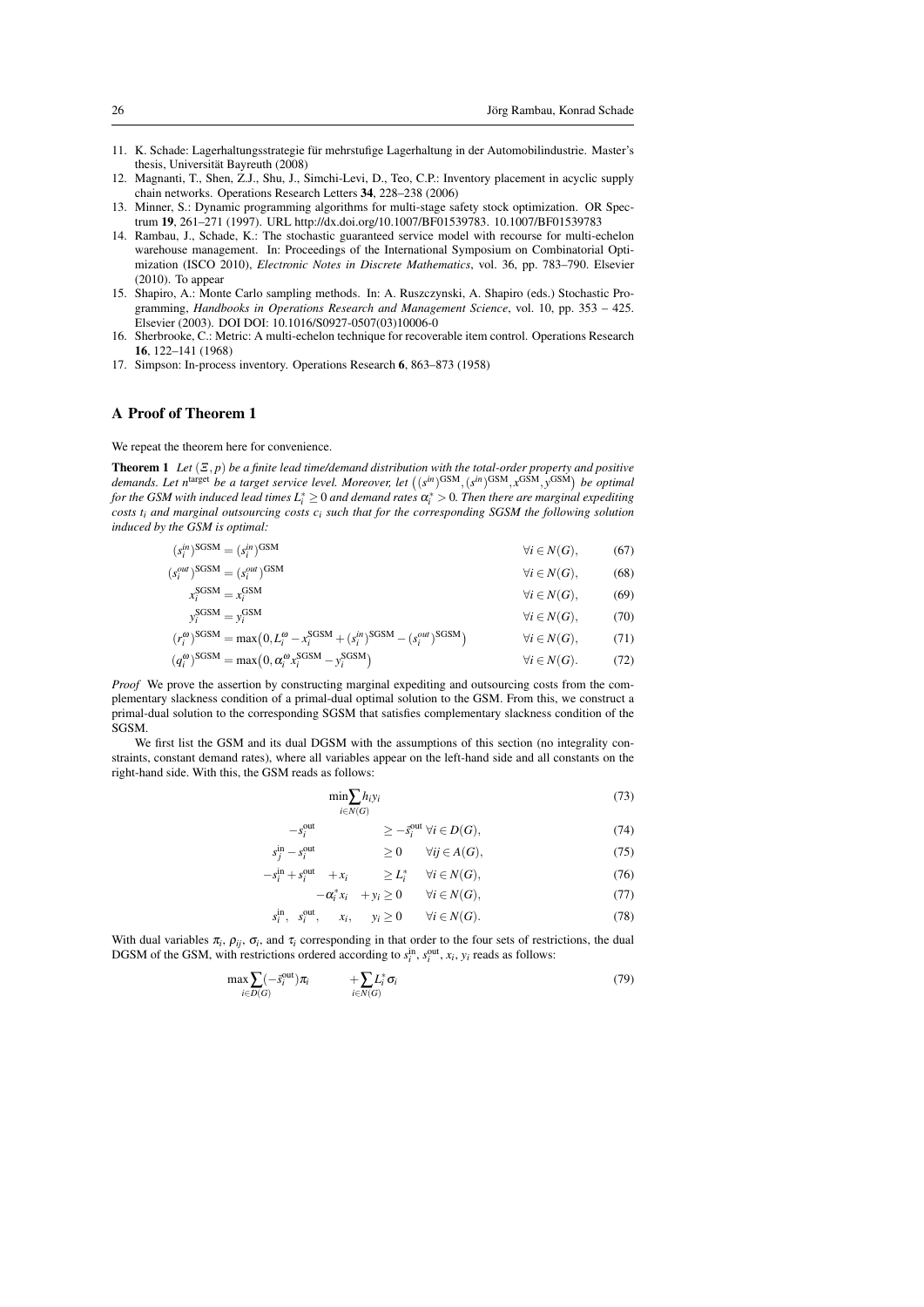$$
\sum_{j:j\in A(G)} \rho_{ji} \qquad -\sigma_i \qquad \leq 0 \ \forall i \in N(G),
$$
\n
$$
-\pi_i - \sum_{j:j\in A(G)} \rho_{ij} \qquad +\sigma_i \qquad \leq 0 \ \forall i \in N(G),
$$
\n(81)

$$
\tau_{ij} \in A(G)
$$
\n
$$
\sigma_i - \alpha_i^* \tau_i \leq 0 \quad \forall i \in N(G),
$$
\n
$$
\tau_i \leq h_i \quad \forall i \in N(G),
$$
\n
$$
\tau_i, \qquad \rho_{ij}, \qquad \sigma_i, \qquad \tau_i \geq 0 \quad \forall i \in N(G),
$$
\n(83)

$$
\rho_{ij}, \qquad \sigma_i, \qquad \tau_i \geq 0 \quad \forall i \in N(G),
$$
  
 
$$
\forall ij \in A(G).
$$
 (84)

From this we derive the optimality conditions via complementary slackness in primal-dual pairs of feasible solutions:

$$
\pi_{i}\left(-s_{i}^{\text{out}}+\bar{s}_{i}^{\text{out}}\right)=0 \qquad \forall i \in D(G), \qquad (85)
$$
\n
$$
\rho_{ij}\left(s_{j}^{\text{in}}-s_{i}^{\text{out}}\right)=0 \qquad \forall j \in A(G), \qquad (86)
$$
\n
$$
\sigma_{i}\left(x_{i}-s_{i}^{\text{in}}+s_{i}^{\text{out}}-L_{i}^{*}\right)=0 \qquad \forall i \in N(G), \qquad (87)
$$
\n
$$
\tau_{i}\left(-\alpha_{i}^{*}x_{i}+y_{i}\right)=0 \qquad \forall i \in N(G), \qquad (88)
$$
\n
$$
s_{i}^{\text{in}}\left(\sum_{j:j \in A(G)} \rho_{ji}-\sigma_{i}\right)=0 \qquad \forall i \in N(G), \qquad (89)
$$
\n
$$
s_{i}^{\text{out}}\left(-\pi_{i}-\sum_{j:j \in A(G)} \rho_{ij}+\sigma_{i}\right)=0 \qquad \forall i \in N(G), \qquad (90)
$$
\n
$$
x_{i}\left(\sigma_{i}-\alpha_{i}^{*}\tau_{i}\right)=0 \qquad \forall i \in N(G), \qquad (91)
$$

$$
y_i(\tau_i - h_i) = 0 \qquad \qquad \forall i \in N(G). \tag{92}
$$

Next we do the same for the SGSM. The primal reads as follows:

$$
\min \quad \sum_{i \in N(G)} h_i y_i + \sum_{\substack{\omega \in \Omega \\ i \in N(G)}} \left( p^{\omega} t_i r_i^{\omega} + p^{\omega} c_i q_i^{\omega} \right) \tag{93}
$$

$$
-s_i^{\text{out}} \ge -\bar{s}_i^{\text{out}} \forall i \in D(G), \tag{94}
$$
  
\n
$$
s_j^{\text{in}} - s_i^{\text{out}} \ge 0 \quad \forall ij \in A(G), \tag{95}
$$

$$
-s_i^{\text{in}} + s_i^{\text{out}} + x_i + r_i^{\omega} \ge L_i^* \quad \forall i \in N(G),
$$
  

$$
\forall \omega \in \Omega, \tag{96}
$$

$$
-\alpha_i^{\omega} x_i + y_i \qquad \qquad + q_i^{\omega} \geq 0 \qquad \forall i \in N(G),
$$

$$
\forall \omega \in \Omega, \qquad \forall i, \quad s_i^{\text{out}}, \qquad x_i, \quad y_i, \qquad r_i^{\omega}, \qquad q_i^{\omega} \ge 0 \qquad \forall i \in N(G), \qquad \qquad (98)
$$
\n
$$
\forall \omega \in \Omega. \qquad (99)
$$

With dual variables 
$$
\pi_i
$$
,  $\rho_{ij}$ ,  $\sigma_i^{\omega}$ , and  $\tau_i^{\omega}$  corresponding in that order to the four sets of restrictions, the dual  
DSGSM of the SGSM, with restrictions ordered according to  $s_i^{\text{in}}$ ,  $s_i^{\text{out}}$ ,  $x_i$ ,  $y_i$ ,  $r_i^{\omega}$ ,  $q_i^{\omega}$ , reads as follows:

$$
\max \sum_{i \in D(G)} (-\vec{s}_i^{\text{out}}) \pi_i + \sum_{i \in N(G)} L_i^* \sigma_i^{\omega}
$$
\n(100)

$$
\sum_{j:j\in A(G)} \rho_{ji} \quad -\sum_{\omega \in \Omega} \sigma_i^{\omega} \qquad \qquad \leq 0 \qquad \forall i \in N(G), \tag{101}
$$

$$
-\pi_i - \sum_{j:ij \in A(G)} \rho_{ij} + \sum_{\omega \in \Omega} \sigma_i^{\omega} \le 0 \quad \forall i \in N(G), \tag{102}
$$

$$
\sum_{\omega \in \Omega} \sigma_i^{\omega} - \sum_{\omega \in \Omega} \alpha_i^{\omega} \tau_i^{\omega} \le 0 \qquad \forall i \in N(G), \tag{103}
$$

$$
\sum_{\omega \in \Omega} \tau_i^{\omega} \le h_i \quad \forall i \in N(G), \tag{104}
$$

$$
\sigma_i^{\omega} \qquad \qquad \leq p^{\omega} t_i \ \forall i \in N(G), \tag{105}
$$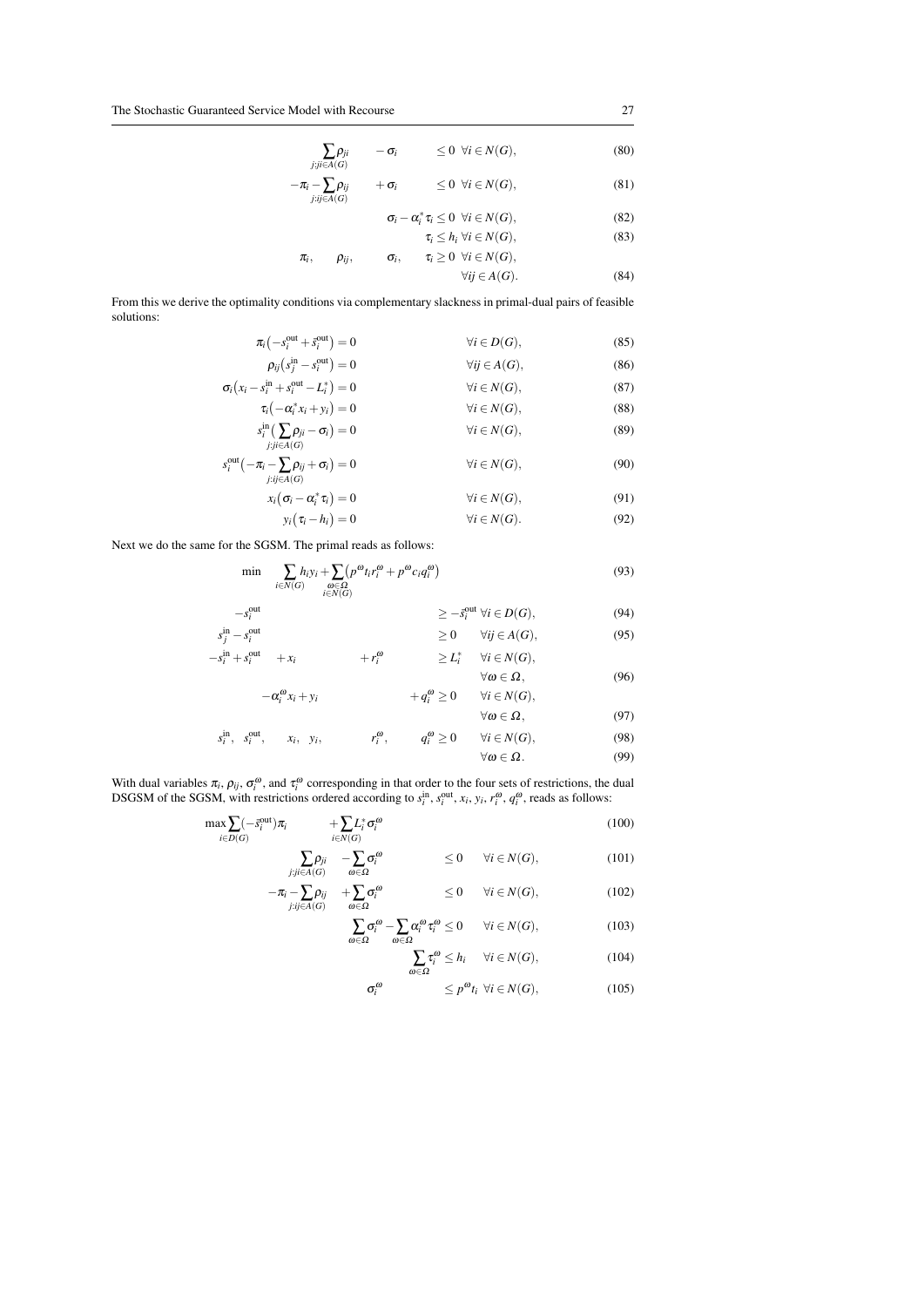$$
\forall \omega \in \Omega, \qquad (106)
$$
  
\n
$$
\tau_i^{\omega} \le p^{\omega} c_i \forall i \in N(G), \qquad (107)
$$
  
\n
$$
\forall \omega \in \Omega, \qquad (108)
$$
  
\n
$$
\pi_i, \qquad \rho_{ij}, \qquad \sigma_i^{\omega}, \qquad \tau_i^{\omega} \ge 0 \qquad \forall i \in N(G),
$$
  
\n
$$
\forall i \in A(G), \qquad \forall \omega \in \Omega. \qquad (109)
$$

The resulting optimality conditions for the SGSM are as follows:

*r*

*s*

$$
\pi_i(-s_i^{\text{out}} + \bar{s}_i^{\text{out}}) = 0 \qquad \forall i \in D(G), \qquad (110)
$$
\n
$$
\rho_{ij}(s_j^{\text{in}} - s_i^{\text{out}}) = 0 \qquad \forall j \in A(G), \qquad (111)
$$
\n
$$
\sigma_i^{\omega}(x_i - s_i^{\text{in}} + s_i^{\text{out}} + r_i^{\omega} - L_i^{\omega}) = 0 \qquad \forall i \in N(G), \omega \in \Omega, \qquad (112)
$$
\n
$$
\pi^{\omega}(-\alpha^{\omega}x_i + x_i^{\omega} - L_i^{\omega}) = 0 \qquad \forall i \in N(G), \omega \in \Omega, \qquad (113)
$$

$$
\tau_i^{\omega}(-\alpha_i^{\omega} x_i + y_i + q_i^{\omega}) = 0 \qquad \forall i \in N(G), \omega \in \Omega, \qquad (113)
$$
  

$$
s_i^{\text{in}}(\sum_{j:j \in A(G)} \rho_{ji} - \sum_{j \in \Omega} \sigma_i^{\omega}) = 0 \qquad \forall i \in N(G), \qquad (114)
$$

$$
\begin{aligned}\n\int_{i}^{\text{out}} \left( -\pi_{i} - \sum_{j:j \in A(G)} \rho_{ij} + \sum_{\omega \in \Omega} \sigma_{i}^{\omega} \right) &= 0 & \forall i \in N(G), \\
x_{i} \left( \sum_{j} \sigma_{i}^{\omega} - \sum_{j} \alpha_{i}^{\omega} \tau_{i}^{\omega} \right) &= 0 & \forall i \in N(G),\n\end{aligned} \tag{115}
$$

$$
\overline{\omega \in \Omega} \qquad \overline{\omega \in \Omega} \qquad \overline{\omega \in \Omega} \qquad \overline{\chi}_i^{\omega} - h_i) = 0 \qquad \forall i \in N(G), \tag{117}
$$

$$
r_i^{\omega} \left( \sigma_i^{\omega} - p^{\omega} t_i \right) = 0 \qquad \forall i \in N(G), \omega \in \Omega, \tag{118}
$$
  

$$
q_i^{\omega} \left( \tau_i^{\omega} - p^{\omega} c_i \right) = 0 \qquad \forall i \in N(G), \omega \in \Omega. \tag{119}
$$

Consider now a primal-dual pair of optimal solutions to the GSM and DGSM, respectively, with target service level  $n^{\text{target}} > 0$  and actual service level  $n^* > 0$ , denoted by

$$
(x^{\text{GSM}}, y^{\text{GSM}}, (s^{in})^{\text{GSM}}, (s^{in})^{\text{GSM}}), \quad (\pi^{\text{GSM}}, \rho^{\text{GSM}}, \sigma^{\text{GSM}}, \tau^{\text{GSM}}). \tag{120}
$$

*Case 1:*  $n^* = 1$ . In this case, the lead times and demand rates in all scenarios are bounded by  $L_i^*$  and  $\alpha_i^*$ , respectively. We claim that for all  $c_i > \frac{h_i}{p^{ω^*}}$  and  $t_i > \alpha_i^* c_i$  the given SGSM solution is optimal. We show first, that the SGSM optimality conditions imply that  $r_i^{\omega} = 0$  and  $q_i^{\omega} = 0$  for all  $\omega \in \Omega$  and all  $i \in N(G)$ .

Indeed: Assume, for the sake of contradiction, that there is an optimal solution to the SGSM/DSGSM with  $q_i^{\omega} > 0$ . Then, by the total-order property,  $q_i^{\omega^*} > 0$ . Equation (119) implies  $\tau_i^{\omega} = p^{\omega^*} c_i$ . Therefore, we have

$$
\sum_{\omega \in \Omega} \tau_i^{\omega} \ge \tau_i^{\omega^*} = p^{\omega^*} c_i > h_i,
$$
\n(121)

which contradicts the feasibility of  $\tau_i^{\omega^*}$  in DSGSM. Thus,  $q_i^{\omega} = 0$  for all  $\omega \in \Omega$ .

Assume next, for the sake of contradiction, that there is an optimal solution to the SGSM/DSGSM with  $r_i^{\omega} > 0$ . Again, this implies that  $r_i^{\omega^*} > 0$ . Then equation (118),  $\alpha_i^* \ge \alpha_i^{\omega}$ , and the feasibility of  $\tau_i^{\omega}$  in DSGSM imply the following:

$$
\sum_{\omega \in \Omega} \sigma_i^{\omega} - \sum_{\omega \in \Omega} \alpha_i^{\omega} \tau_i^{\omega} \ge \sigma_i^{\omega^*} - \sum_{\omega \in \Omega} \alpha_i^{\omega} \tau_i^{\omega} \tag{122}
$$

$$
\geq p^{\omega^*} t_i - \alpha_i^* \sum_{\omega \in \Omega} \tau_i^{\omega} \tag{123}
$$

$$
\geq p^{\omega^*} t_i - \alpha_i^* h_i \tag{124}
$$

$$
> p^{\omega^*} \alpha_i^* \frac{h_i}{p^{\omega^*}} - \alpha_i^* h_i
$$
\n(125)

$$
=0,\t(126)
$$

which this time contradicts the feasibility of  $\sigma_i^{\omega^*}$  in DSGSM.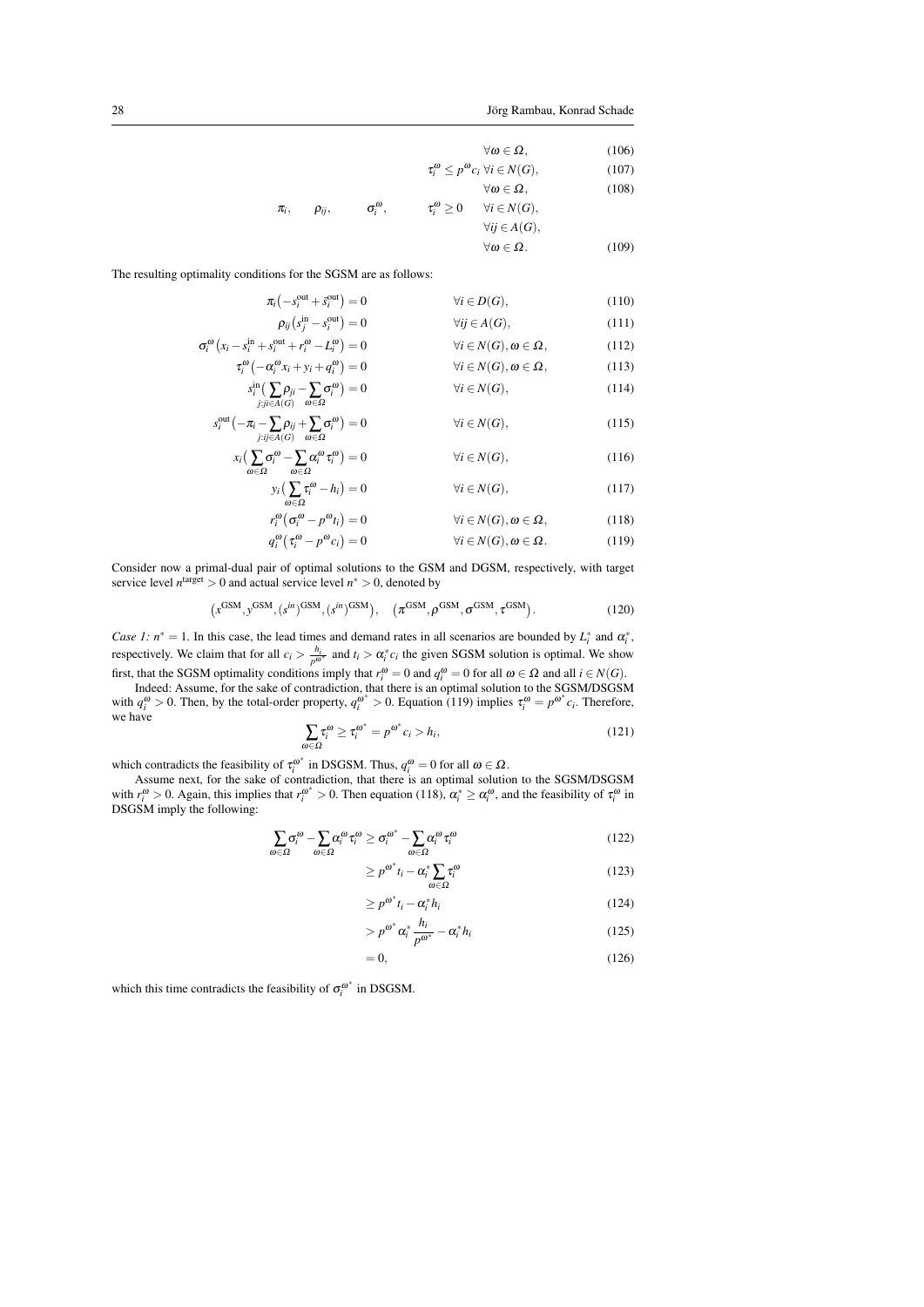Thus, in the SGSM with the given marginal costs for expediting and outsourcing, expediting and outsourcing quantities  $r_i^{\omega}$  and  $q_i^{\omega}$ , respectively, can be fixed to zero. The resulting SGSM is identical to the GSM. Hence, the SGSM solution from the assertion, whose first-stage part equals an optimal GSM solution, is optimal.

*Case 2:*  $0 < n^* < 1$ . As an abbreviation for the following, we define

$$
\bar{n} := \sum_{\omega > \omega^*} p^{\omega} = 1 - n^* > 0 \quad \text{and} \quad \bar{\alpha}_i := \sum_{\omega > \omega^*} \alpha_i^{\omega} p^{\omega} > 0. \tag{127}
$$

Define marginal costs for expediting and outsourcing as follows:

$$
c_i := \frac{\tau^{\text{GSM}}}{\bar{n}} \quad \text{and} \quad t_i := \frac{\bar{\alpha}_i}{\bar{n}} c_i. \tag{128}
$$

Note that the definition of  $c_i$  corresponds to the standard penalty to model chance constraints with stochastic right-hand side, whereas the definition of  $t_i$  is different because we have to keep under control the stochastic coefficient  $\alpha_i^{\omega}$  in front of  $x_i$ .

The SGSM solution from the assertion of the theorem is obviously feasible for the SGSM. We claim that the following is a solution to the DSGM, which together with the given SGSM solution satisfies the optimality conditions for the SGSM:

$$
\pi_i^{\text{SGSM}} := \frac{\bar{\alpha}_i}{\alpha_i^* \bar{n}} \pi_i^{\text{GSM}} \qquad \qquad \forall i \in N(G), \qquad (129)
$$

$$
\rho_{ij}^{\text{SGSM}} := \frac{\bar{\alpha}_i}{\alpha_i^* \bar{n}} \rho_{ij}^{\text{GSM}} \qquad \forall i \in N(G), \qquad (130)
$$

$$
(\sigma_i^{\omega})^{\text{SGSM}} := \begin{cases} 0 & \text{if } \omega \leq \omega^*, \\ p^{\omega} t_i & \text{if } \omega > \omega^*; \end{cases} \qquad \forall i \in N(G), \qquad (131)
$$

$$
(\tau_i^{\omega})^{\text{SGSM}} := \begin{cases} 0 & \text{if } \omega \leq \omega^*, \\ p^{\omega}c_i & \text{if } \omega > \omega^*; \end{cases} \qquad \forall i \in N(G). \tag{132}
$$

Since  $(\sigma_i^{\omega})^{\text{SGSM}}$  and  $(\tau_i^{\omega})^{\text{SGSM}}$  are only positive for  $\omega > \omega^*$ , the validity of the SGSM optimality equasince  $(v_i)$  and  $(v_i)$  are only positive for  $\omega > \omega$ , the validity of the SOSM optimally equations (112) and (113) follows from the definitions of  $(r_i^{\omega})^{\text{SGSM}}$  and  $(q_i^{\omega})^{\text{SGSM}}$  and the validity of the GSM optimality equations (87) and (88).

The validity of the SGSM optimality equations (118) and (119) follows directly from the definitions of  $(\sigma_i^{\omega})^{\text{SGSM}}$  and  $(\tau_i^{\omega})^{\text{SGSM}}$ .

Furthermore, we have

$$
\sum_{\omega \in \Omega} (\tau_i^{\omega})^{\text{SGSM}} = \sum_{\omega > \omega^*} (\tau_i^{\omega})^{\text{SGSM}} = \sum_{\omega > \omega^*} p^{\omega} c_i = \sum_{\omega > \omega^*} p^{\omega} \frac{\tau^{\text{GSM}}}{\bar{n}} = \tau^{\text{GSM}}.
$$
 (133)

Thus, since  $y_i^{\text{GSM}} = y_i^{\text{GSM}}$ , the validity of all the remaining SGSM optimality equations (117) containing  $\sum_{\omega \in \Omega} (\tau_i^{\omega})^{\text{SGSM}}$  follows from the validity of the corresponding GSM optimality equations (92) with  $\tau_i^{\text{GSM}}$ . Moreover:

$$
\sum_{\omega \in \Omega} (\sigma_i^{\omega})^{\text{SGSM}} = \sum_{\omega > \omega^*} (\sigma_i^{\omega})^{\text{SGSM}} = \sum_{\omega > \omega^*} p^{\omega} t_i = \bar{n} t_i = \bar{\alpha}_i c_i = \sum_{\omega > \omega^*} \alpha_i^{\omega} (\tau_i^{\omega})^{\text{SGSM}}.
$$
 (134)

This proves the validity of the SGSM optimality equations (116).

On the other hand, for all  $i \in N(G)$ :

$$
\sum_{\omega \in \Omega} (\sigma_i^{\omega})^{\text{SGSM}} = \bar{\alpha}_i c_i = \bar{\alpha}_i \frac{\bar{n}}{\bar{n}} c_i = \frac{\bar{\alpha}_i}{\bar{n}} (\bar{n} c_i) = \frac{\bar{\alpha}_i}{\bar{n}} \tau_i^{\text{GSM}} = \frac{\bar{\alpha}_i}{\alpha_i^* \bar{n}} \sigma_i^{\text{GSM}}.
$$
(135)

Moreover, recall that for all  $i \in N(G)$  we have defined:

$$
\pi_i^{\text{SGSM}} = \frac{\bar{\alpha}_i}{\alpha_i^* \bar{n}} \pi_i^{\text{GSM}} \tag{136}
$$

$$
\rho_{ij}^{\text{SGSM}} = \frac{\bar{\alpha}_i}{\alpha_i^* \bar{n}} \rho_{ij}^{\text{GSM}}.
$$
\n(137)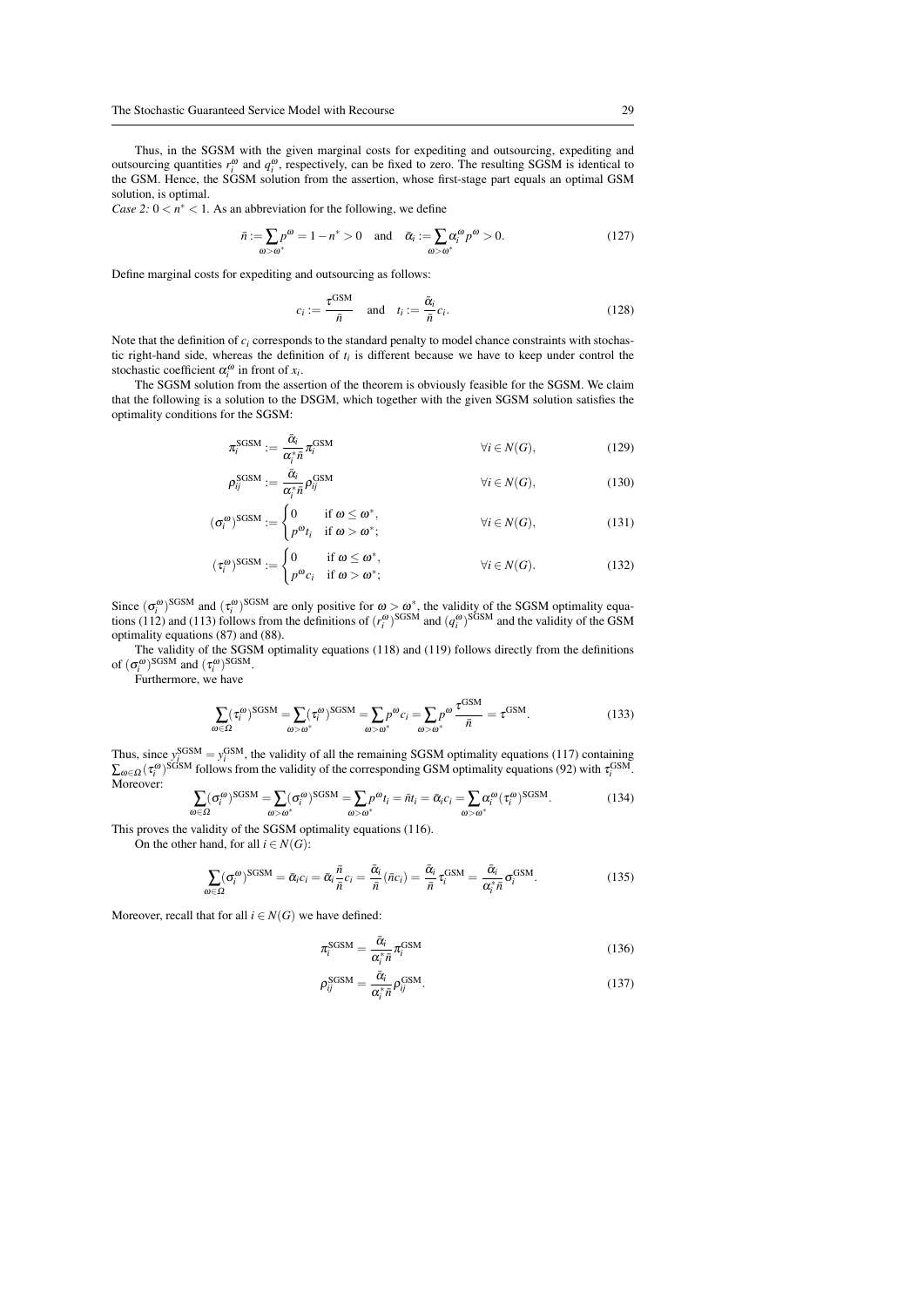Now, scale by  $\frac{\tilde{a}_i}{\alpha_i^* \tilde{n}} > 0$  the optimal GSM solutions in the homogeneous GSM optimality equations (89) and (90) as well as (85), (86) and (87). In the resulting valid equations, using (135), (136), and (137), substitute  $\frac{\alpha}{\alpha_i^* \bar{n}} \sigma_i^{\text{GSM}}$  by  $\sum_{\omega \in \Omega} (\sigma_i^{\omega})^{\text{SGSM}}$ ,  $\frac{\bar{\alpha}_i}{\alpha_i^* \bar{n}} \pi_i^{\text{GSM}}$  by  $\pi_i^{\text{SGSM}}$ , and  $\frac{\bar{\alpha}_i}{\alpha_i^* \bar{n}} \rho_{ij}^{\text{GSM}}$  by  $\rho_{ij}^{\text{SGSM}}$ . The resulting valid equations are exactly the corresponding SGSM optimality equations with the SGSM/DSGSM values that we have defined. Therefore, the SGSM optimality equations (114) and (115) as well as (110), (111) and (112) are satisfied for the given DSGSM solution. Analogously, we can show that the given solution to the DSGSM is feasible for the DSGSM. Consequently, the asserted SGSM solution is optimal.  $\square$ 

# B Results of the Individual Simulation Runs

In this section we show some of the numerical results in detail. The average costs of the ten simulation runs listed here are given in tables 1 and 3. The tables 9–12 include the results that lead to the average costs of table 2. Tables 13 and 14 include the results for the single runs of GSM 96% (4) and SGSM 200  $\rightarrow$  50, weeks, asym (10) of table 3.

**Table 9** No reduction  $(3 \rightarrow 3)$ 

| <b>Run</b> | <b>Inventory Costs</b> | <b>Recourse Costs</b> | <b>Total Costs</b> |
|------------|------------------------|-----------------------|--------------------|
|            | 1262                   | 20905                 | 22167              |
| 2          | 1228                   | 17573                 | 18801              |
| 3          | 1238                   | 22342                 | 23580              |
| 4          | 1294                   | 19942                 | 21237              |
| 5          | 1311                   | 21047                 | 22358              |
| 6          | 1257                   | 20861                 | 22118              |
|            | 1326                   | 15529                 | 16379              |
| 8          | 1262                   | 20905                 | 22167              |
| 9          | 1242                   | 32304                 | 33546              |
| 10         | 1311                   | 18170                 | 19481              |
| Average    | 1273                   | 20958                 | 22183              |

**Table 10** Symmetric reduction  $(50 \rightarrow 3)$ 

| Run     | <b>Inventory Costs</b> | <b>Recourse Costs</b> | <b>Total Costs</b> |
|---------|------------------------|-----------------------|--------------------|
|         | 1344                   | 5886                  | 7230               |
| 2       | 1375                   | 6232                  | 7606               |
| 3       | 1357                   | 5264                  | 6622               |
| 4       | 1358                   | 5693                  | 7052               |
| 5       | 1378                   | 6038                  | 7415               |
| 6       | 1357                   | 5469                  | 6826               |
| 7       | 1376                   | 5947                  | 7323               |
| 8       | 1401                   | 5516                  | 6917               |
| 9       | 1358                   | 5828                  | 7187               |
| 10      | 1379                   | 6118                  | 749                |
| Average | 1368                   | 5799                  | 7168               |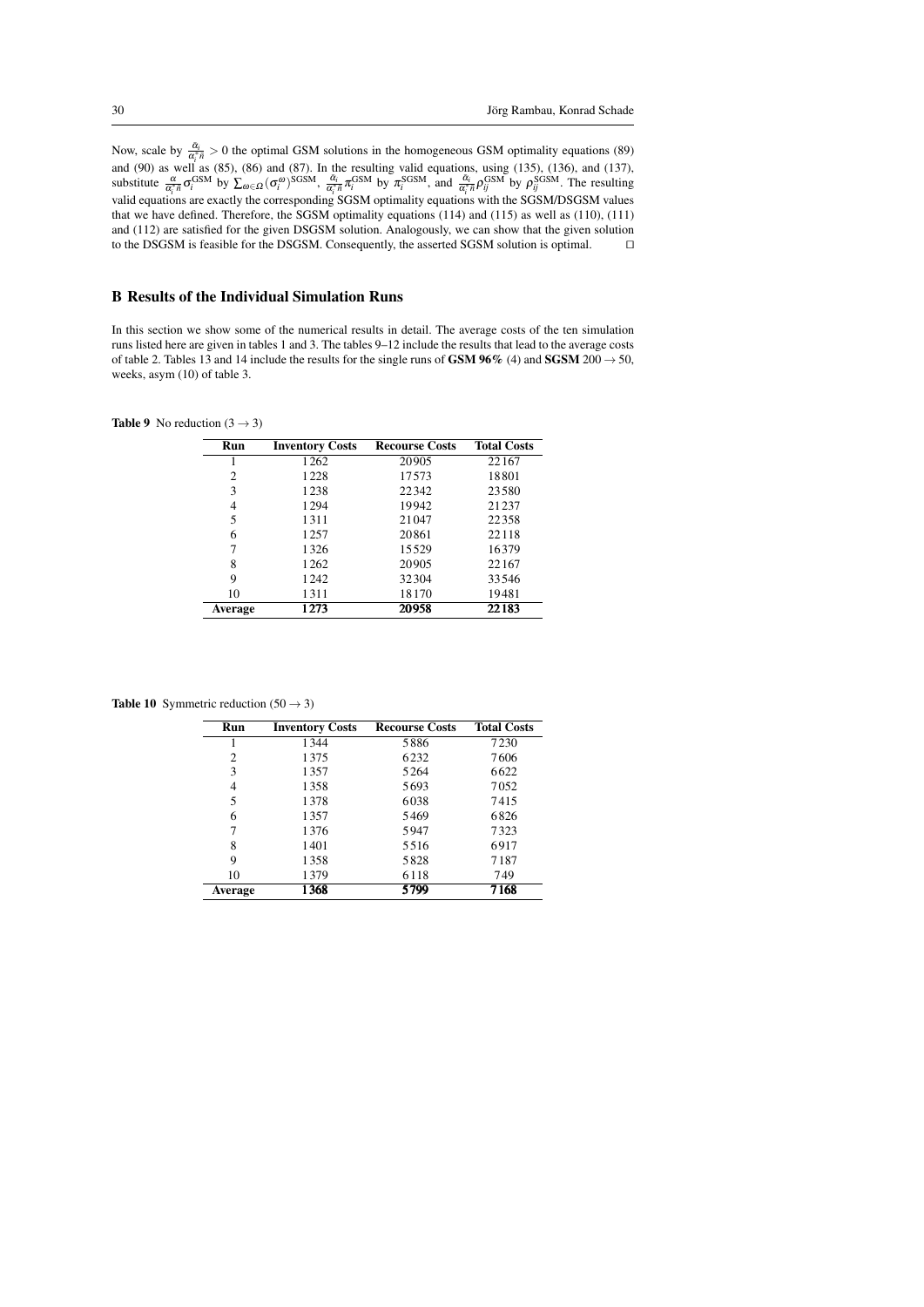# **Table 11** Asymmetric reduction  $(50 \rightarrow 3)$

| Run     | <b>Inventory Costs</b> | <b>Recourse Costs</b> | <b>Total Costs</b> |
|---------|------------------------|-----------------------|--------------------|
|         | 1486                   | 1981                  | 3467               |
| 2       | 1478                   | 1768                  | 3246               |
| 3       | 1477                   | 1833                  | 3310               |
| 4       | 1509                   | 1744                  | 3252               |
| 5       | 1510                   | 1861                  | 3371               |
| 6       | 1475                   | 1866                  | 3341               |
| 7       | 1502                   | 1889                  | 3391               |
| 8       | 1496                   | 1910                  | 3406               |
| 9       | 1481                   | 1827                  | 3307               |
| 10      | 1458                   | 2089                  | 3546               |
| Average | 1487                   | 1877                  | 3364               |

# **Table 12** No Reduction (50  $\rightarrow$  50)

| Run            | <b>Inventory Costs</b> | <b>Recourse Costs</b> | <b>Total Costs</b> |
|----------------|------------------------|-----------------------|--------------------|
|                | 1651                   | 1532                  | 3182               |
| 2              | 1657                   | 1392                  | 3049               |
| 3              | 1655                   | 1520                  | 3175               |
| 4              | 1652                   | 1512                  | 3164               |
| 5              | 1660                   | 1511                  | 3171               |
| 6              | 1658                   | 1577                  | 3235               |
| 7              | 1664                   | 1561                  | 3226               |
| 8              | 1673                   | 1509                  | 3182               |
| 9              | 1670                   | 1525                  | 3195               |
| 10             | 1655                   | 1642                  | 3297               |
| <b>Average</b> | 1660                   | 1528                  | 3188               |

Table 13 GSM with a prescribed service level of 96%

| Run            | <b>Inventory Costs</b> | <b>Recourse Costs</b> | <b>Total Costs</b> |
|----------------|------------------------|-----------------------|--------------------|
|                | 2977                   | 954                   | 3931               |
| 2              | 2985                   | 957                   | 3942               |
| 3              | 2982                   | 1017                  | 3999               |
| 4              | 2988                   | 945                   | 3934               |
| 5              | 2983                   | 1086                  | 4069               |
| 6              | 2993                   | 914                   | 3907               |
|                | 2998                   | 881                   | 3879               |
| 8              | 2975                   | 963                   | 3938               |
| 9              | 2972                   | 928                   | 3899               |
| 10             | 2978                   | 985                   | 3964               |
| <b>Average</b> | 2983                   | 963                   | 3946               |